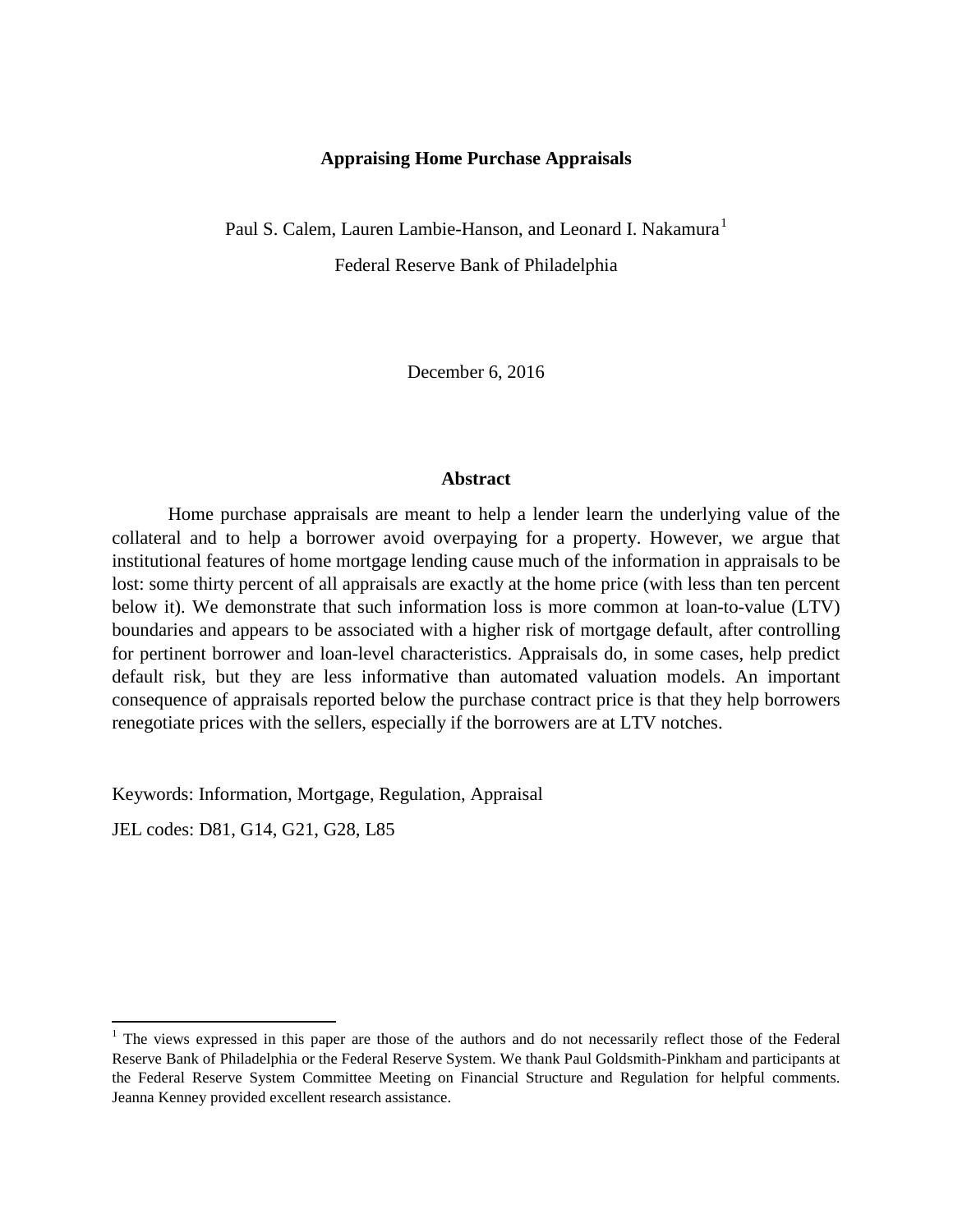A major purpose of a home purchase appraisal is to help a lender learn the underlying value of collateral when a borrower is purchasing a home. The other main purpose is to help a borrower avoid overpaying for a property. However, consistent with Calem et al. (2015), we find that institutional features of home mortgage lending cause much of the information in appraisals to be lost: we present evidence that some thirty percent of all appraisals, instead of providing an independent estimate of the value of the home, are precisely at the initial contract price.

 The information loss results from the appraiser attempting to respond on behalf of the lender to two important institutional issues related to mortgage underwriting and securitization. First, the GSEs and federally regulated banking institutions set up ranges for the loan-to-value ratio (LTV) across which underwriting and mortgage insurance requirements differ. In recent years, the upper boundaries of these ranges have been 80 percent, 85 percent, 90 percent, 95 percent, and 97 percent LTV. The most important of these currently are 80, 90, and 95 percent. We call loans exactly at these boundaries "notch" loans, as borrowers bunch at these boundaries. Over half of all mortgages are made at these notch LTVs.

Second, the GSEs and federally regulated banking institutions require that the home value that is the denominator of the LTV ratio be calculated as the lesser of the selling price and the appraisal. As a consequence of this lesser value rule, an appraisal that is below the contract price (the agreed-upon offer price) may increase the down payment needed to stay within the borrower's desired LTV range.

Providing such an additional down payment is costly to households, especially to those already stretching their savings to meet the down payment requirement at a particular LTV notch. Therefore, receiving a low appraisal threatens the completion of the mortgage and the sale transaction, particularly when it pushes the LTV across a boundary, although negative appraisals do help some buyers successfully renegotiate a lower sale price from the sellers. Losing a transaction would entail an opportunity cost for the lender, and also for the buyer, seller, and real estate brokers.

The appraiser's solution to this problem, acting on behalf of the lender as laid out in Calem et al. (2015), is to bias up the reported appraisal, typically to exactly the contract price. Appraisals that fall farther short of the contract price are also biased up, but they remain below the contract price.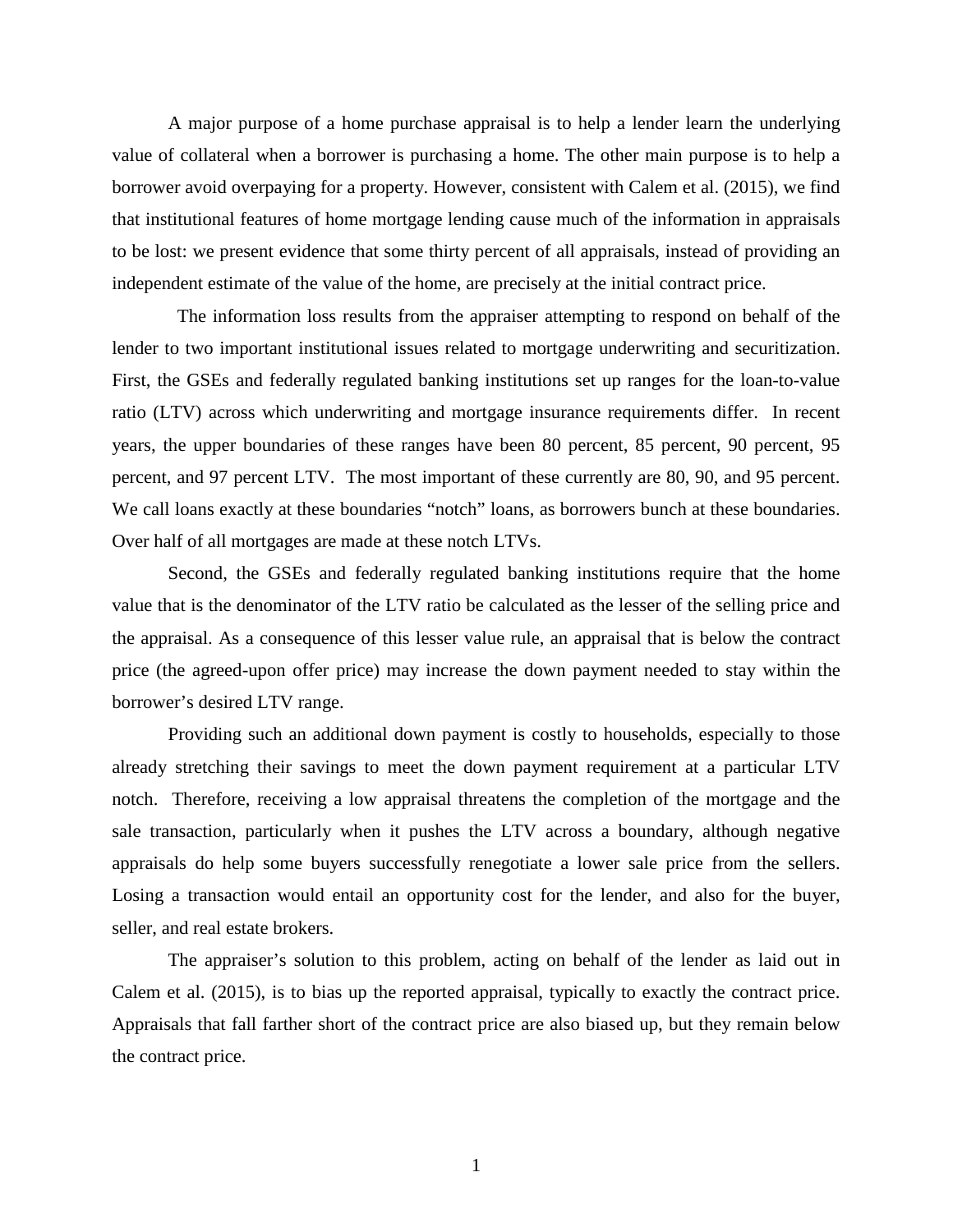Calem et al., relying on a sample of (pre-origination) mortgage applications (thus free of selection effects), find that less than ten percent of all appraisals are below the contract price, rather than the fifty percent that would be expected if the appraisals were unbiased. Roughly thirty percent of all appraisals exactly equal the contract price. They refer to the cases in which the appraisals are exactly equal to the contract price as *information loss*. While some appraisals could reasonably be expected to exactly equal the contract price, it is not possible to distinguish these appraisals from those that were biased upward. For this reason, information is lost on all of the loans at this mass point. Negative reported appraisals (appraisals below the contract price), also in theory biased upward, should be comparatively informative that the buyer has overpaid.<sup>[2](#page-2-0)</sup>

Using a new dataset, we expand on these observations with the following empirical findings that are consistent with our *a priori* argument. First, we demonstrate that more information loss and bias occur when mortgages are at LTV notches. Second, we find that when negative appraisals *are* reported, buyers are more likely to successfully renegotiate the sales prices with sellers so that they pay less—especially if the negative appraisal would otherwise catapult them into a higher LTV segment, which carries greater borrowing costs. Third, we find evidence that information loss is associated with a higher risk of mortgage default, after controlling for pertinent borrower and loan-level characteristics. Finally, we find that appraisals are less predictive of default than automated valuation model (AVM) estimates. Since these completed mortgages may be subject to selection bias, we perform this test on mortgages with LTVs below 75%, where selection due to appraisals should be minimal, and confirm our results.

## **1. Literature and institutional context**

To our knowledge, our study is the first to rely on a national sample of presale, premortgage transactions data that includes reported appraised values, accepted offer prices, and preappraisal loan-to-value measures. Cho and Megbolugbe (1996) pioneered in the study of residential mortgage appraisals, providing some of the earliest empirical evidence that appraisers rarely report values below the offer prices. However, that study relied on appraisals for completed mortgages. Agarwal, Ben-David, and Yao (2015) use a Fannie Mae database to

<span id="page-2-0"></span> $^{22}$  Moreover, to the extent that the amount of bias reflects known incentives to minimize costs and can therefore be quantified, the information loss associated with a negative appraisal is mitigated.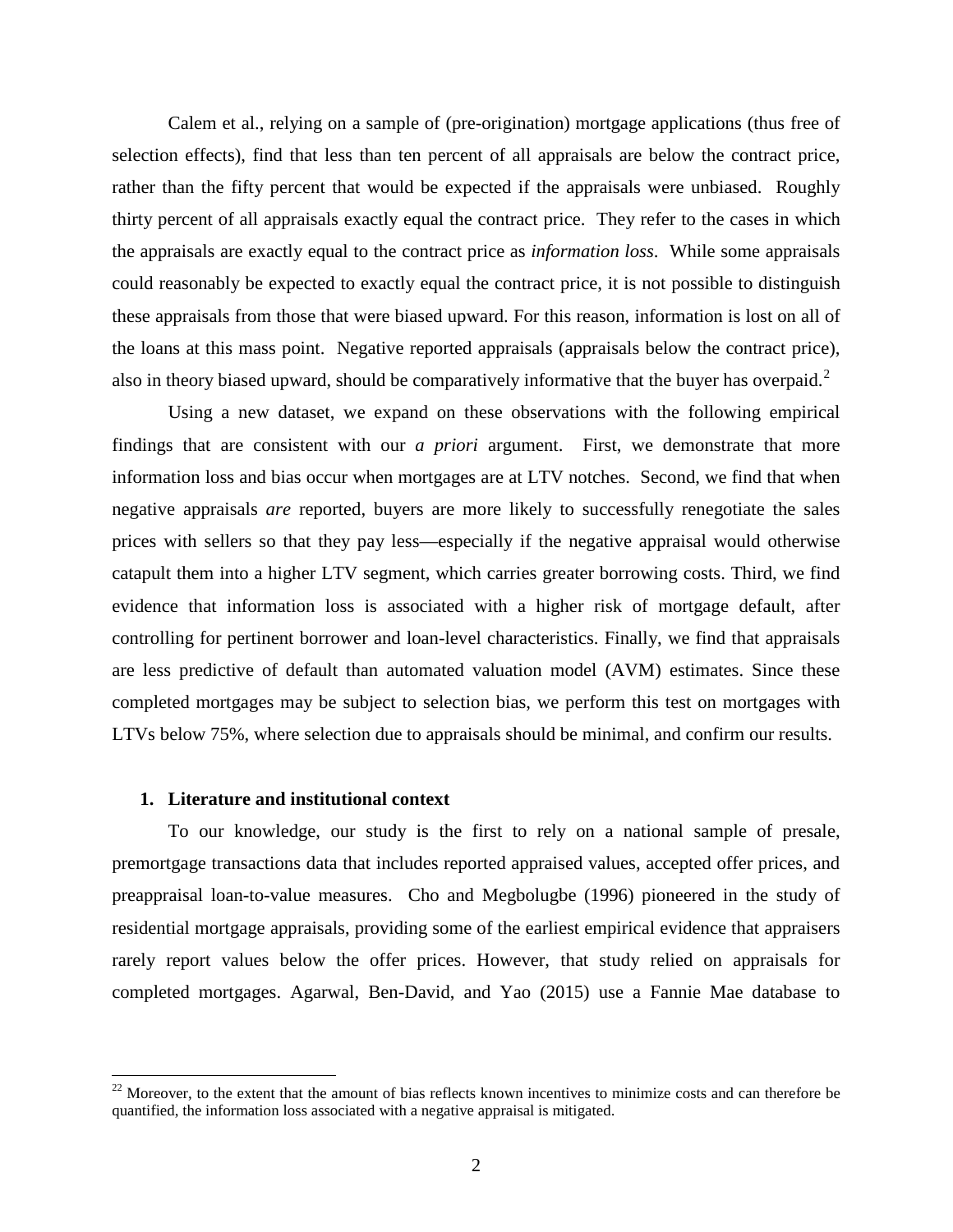explore the bias of appraisals for refinances, in which there is no accepted offer price to anchor on.

Calem et al. (2015) and Ding and Nakamura (2014) utilize a special sample of premortgage transactions to study appraisal bias or information loss. However, their sample is smaller and narrower than the one used here, and it does not include loan-to-value ratios. As noted previously, Calem et al. develop a conceptual argument, supported by empirical evidence for high incidence of information loss. Ding and Nakamura (2014) focus on the impact of the 2009 Home Valuation Code of Conduct (HVCC), a regulatory change that sought to reduce appraisal bias.

All of these studies find that a large share of appraisals come in at values exactly identical or very close to the transaction price, a phenomenon Eriksen et al. (2016) refer to as "confirmation bias." Eriksen et al. use pairs of appraisals on post-foreclosure properties, one just after the lender takes possession (which should be more objective, as it is not tied to a transaction) and an appraisal when the lender tries to sell the property to a borrower who is using mortgage financing. Comparing the two appraisals enables the authors to illustrate the common mechanics employed by appraisers to justify an appraisal that equals the transaction price when a lower value ought to be reported.

Despite the fact that negative appraisals are rare, they receive surprisingly more public attention than the suspiciously large number of appraisals that are reported at the transaction price. Fout and Yao (2016) use the Uniform Appraisal Dataset of appraisals submitted to GSEs to conduct the first scholarly investigation of how negative appraisals affect housing markets, finding that they increase the probability from 8 to 51 perecent that buyers and sellers renegotiate down the sale price down, and they have a smaller, though still significant, effect on the likelihood that a sale falls through: 32 percent of negative appraisal transactions fall throguh, as compared to 25 percent overall. They further investigate how these forces affect sales prices and volumes in the 20 largest MSAs.

We build on this prior work on appraisals by focusing on a new aspect: the role of the borrower's desired LTV ratio in the outcome of the appraisal and, subsequently, the performance of the borrower's mortgage, if originated. The availability of the pre-appraisal LTV ratios allows us to analyze the borrower's ability to adjust the down payment. A mortgage down payment represents the single-largest expense most U.S. households will experience, and it is an oft-cited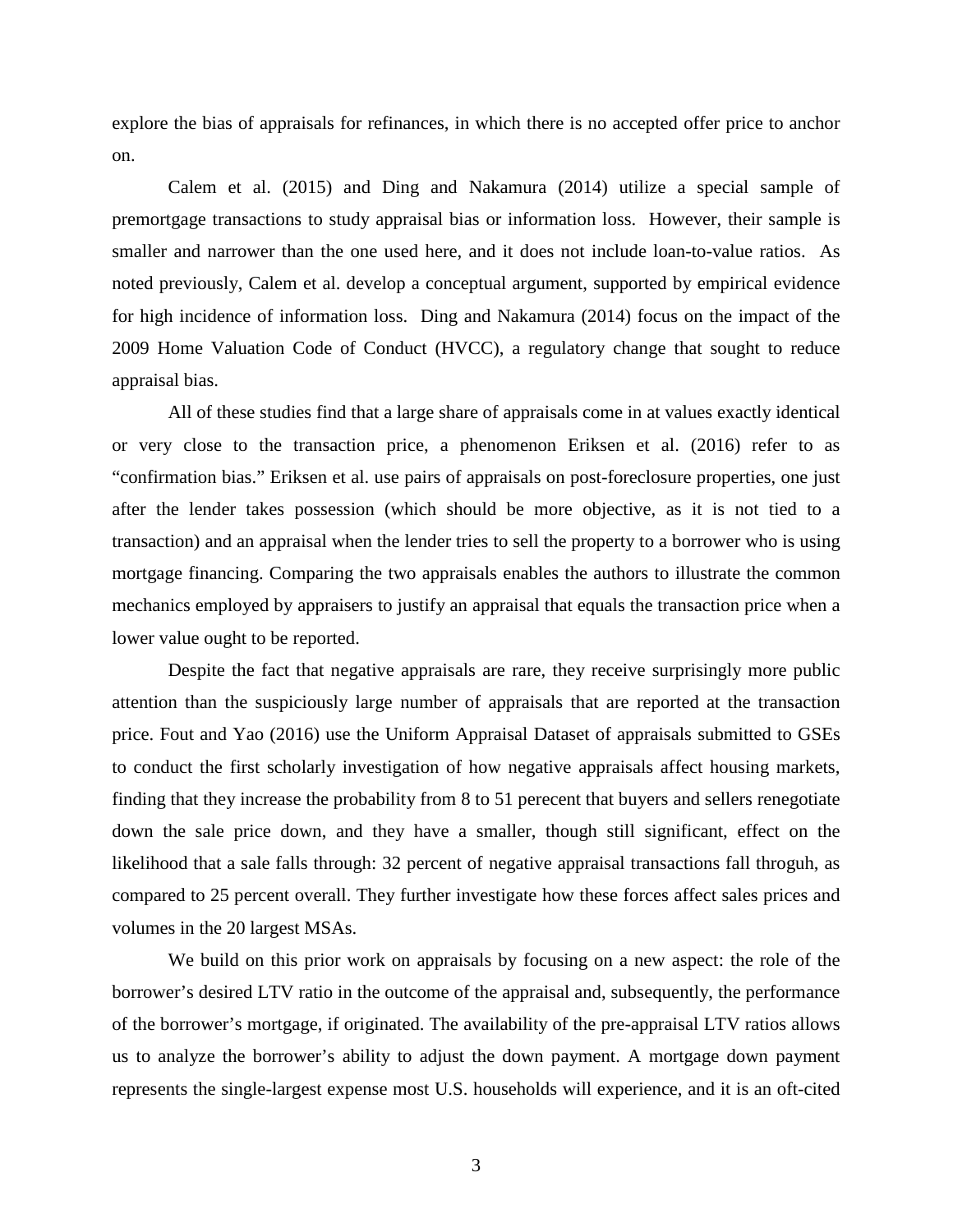deterrent for homeownership (Engelhardt 1996; Lang and Hurst 2014; Acolin et al. 2016). When prospective buyers make an offer on a home, they typically would have calculated their intended down payment and loan-to-value ratio, with some foreknowledge of the impact of their downpayment on the cost of the mortgage and its likelihood of being underwritten (Best et al. 2015).

Others have found correlations between loan-to-value ratios and mortgage default rates (Foote, Gerardi, and Willen 2008; Haughwout, Peach, and Tracy 2008; Elul et al. 2010; Palmer 2015), but no one, to our knowledge, has examined the differences in default probabilities associated with micro differences in  $LTV$ <sup>[3](#page-4-0)</sup>. We provide this precise analysis on  $LTV$  and describe how differences in appraisal bias are another pathway through which LTVs impact default risk.

## **2. Data**

We use two datasets that come from a government-sponsored enterprise (GSE). One derives from applications for 30-year fixed-rate mortgages from 2013-2015, taken from the GSE's underwriting software. The dataset comprises loan applications for both originated mortgages subsequently purchased by the GSE and loans that ultimately were not originated or were originated but not purchased by the GSE. The second dataset, which we use to measure the ability of appraisals to predict defaults *ex post*, includes data on 30-year fixed-rate mortgages originated during 2003-2009 and ultimately guaranteed by the GSE.

The 2013-2015 loan applications data include a reported appraised value; because the observation captures the loan when the appraisal has been reported but the mortgage has not yet been approved by the lender and accepted by the borrower, selection bias is mitigated. These data also include the applied-for loan amount and the initial contract price on the home, from which the pre-appraisal LTV can be calculated. (It is standard for the appraiser to be given these pieces of information when the lender orders the appraisal.) The dataset also includes AVM estimates captured at the time the application was made.

Both datasets indicate the county in which the property is located and the quarter during which the appraisal was completed, but the data do not contain area economic characteristics.

<span id="page-4-0"></span> $3$  Bubb and Kaufman (2014) show localized increases in default risk associated with different credit score notches to assess the role of securitization on the riskiness of mortgages originated during the same period we study loan performance associated with information loss in appraisals.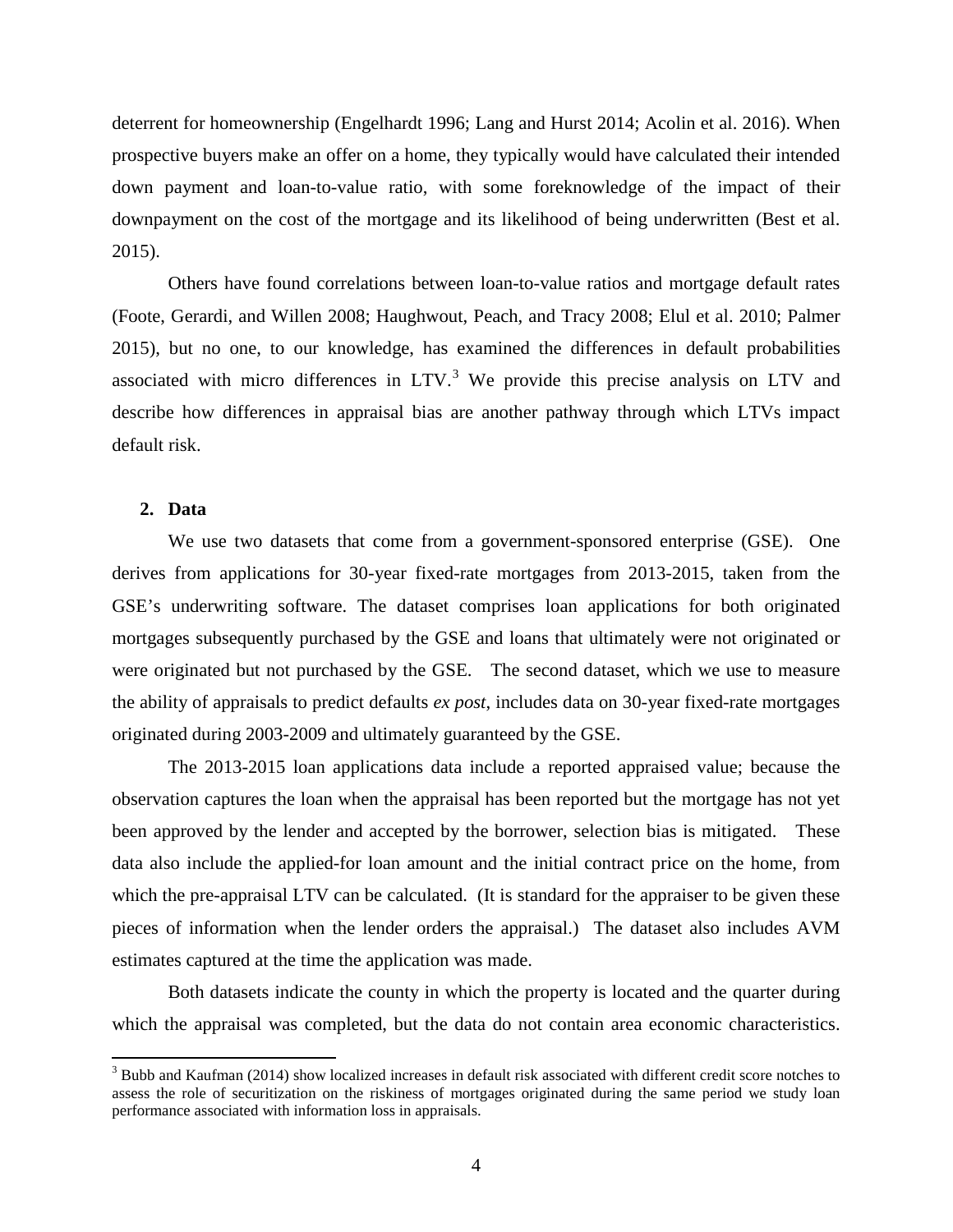Therefore, we supplement the GSE datasets with data from McDash Analytics on area default and foreclosure rates, Census data on community characteristics (from the 2010 decennial Census and the 2014 5-Year American Community Survey), CoreLogic public records data on area home sale characteristics, and Zillow home value indices.

#### **3. Appraisals for notch mortgages have more information loss**

The cost of mortgage insurance raises the borrower's required monthly payments by a step function at particular LTV notches (80%, 85%, 90%, 95%), providing a strong incentive to arrive at a down payment sufficient to avoid the higher  $cost<sup>4</sup>$  $cost<sup>4</sup>$  $cost<sup>4</sup>$ . Put differently, the marginal benefit of saving an additional one percent of the purchase price is far higher when a borrower is intending on an LTV of 81%, relative to one of 80%. The only thing to be gained by putting additional money down in the latter case (choosing a 79% LTV loan) is the interest payments prevented over the life of the loan by having a smaller principal balance. Thus, many buyers delay purchasing until they can stretch their savings to the level they need for the LTV ratio they wish to target, but not beyond that, since saving for a down payment is costly.

As a consequence, mortgages bunch at LTV notches, as shown in Table 1. Specifically, 63 percent of all mortgages fall at one of six notches, with 55 percent at the three major notches, 80, 90, and 95% LTV. To the extent that they are stretching to get to the notch, notch borrowers, relative to those residing strictly within the LTV range, are more likely to be liquidity constrained – and thus likely to be higher default risks.

Table 1 also shows that in our 2013-2015 dataset of 1.2 million appraisals for 30-year fixed rate mortgages, the overall rate of negative appraisals is 6.5 percent. Only 5.0 percent of notch mortgages have negative appraisals, as compared to 8.9 percent of non-notch mortgages. Further, negative appraisals are much more likely just above and below each notch. The five lowest values of the "percent negative" outcome are all at notch LTVs.

In contrast to the pattern observed for negative appraisals, appraisals that are equal to the contract price are more likely at the notches than at LTVs just above and below. This holds true when we consider just those appraisals that are strictly identical to the appraisal, as well as when

<span id="page-5-0"></span><sup>&</sup>lt;sup>4</sup> Mortgage costs also vary depending on borrower characteristics, such as credit rating, but we are holding these other factors constant during this discussion.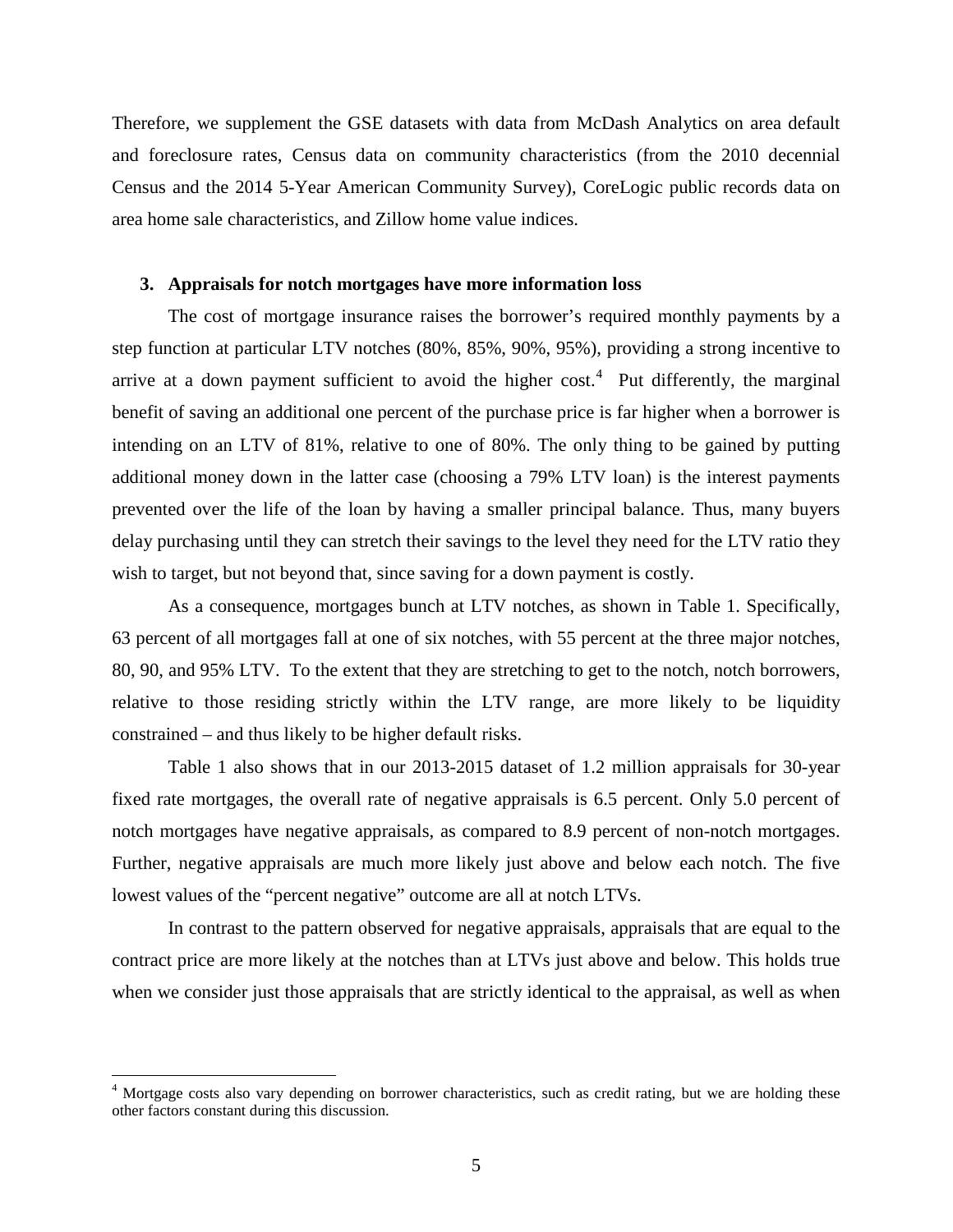we examine appraisals that are slightly positive but appear to be simply a case where the appraiser rounded the contract price up.<sup>[5](#page-6-0)</sup>

Figure 1 displays the Table 1 data in a simple chart. The bars in Figure 1 representthe percentage of appraisals that are less than or equal to the transaction price, segmented by the applicant's desired LTV. The bars for the six notch LTVs are colored in red to distinguish them. The dotted line that is superimposed over the bars represents the percentage of appraisals that are identical to the offer price, conditional on not exeeding it, which is one metric of information loss in appraisals. At each notch there is a pronounced uptick in the dotted line, which shows the percentage of the total bar height that is made up of the appraisals that are reported at a value identical to the contract price (those which are most likely to signal information loss). After each notch, the dotted line falls off immediately, reflecting reduced information loss for applicants who are not in as great jeopardy of being pushed into a higher, costlier LTV class.

We conclude from the data in Table 1 and Figure 1 that there is more information loss for notch mortgages—the group of loans that, as we show in Section 5, also are more likely to default. To confirm that this information loss is an inherent characteristic of the LTV notches due to the increased potential for a negative appraisal to threaten the sale transaction, and not to other circumstances, we estimate a set of logit regression models for the probability of information loss.

As in Figure 1, our measure of information loss is that an appraisal is exactly equal to the accepted offer price, conditional on its being less than or equal to the accepted offer price. By focusing on this part of the distribution of appraisals to transaction prices, we intentionally ignore the positive side (appraisal  $>$  price), because that side is assumed to have no appraisal bias, as described by Calem et al.  $(2015)$ .<sup>[6](#page-6-1)</sup> The distribution of the appraisal to the purchase price can be found in Table 2.

We employ a full set of dummy variables for LTV ratios, as well as state-by-year dummy variables, controls for the prevalence of default and foreclosure in the county at the time of the appraisal, the ratio of the offer price to the county median home sales price that year, the natural

<span id="page-6-0"></span> $<sup>5</sup>$  These "likely rounded" appraisals are included in the last column of Appendix Table A1, "Equal or Rounded." In</sup> that table we add to the "Equal" appraisals those in which the appraisal is greater than the price but by less than \$5,000 and the appraisal, unlike the purchase price, was rounded to an increment of \$1,000. <sup>6</sup> The share of appraisals that exceed the transaction price may vary, but it is not of consequence to this analysis, and

<span id="page-6-1"></span>including these appraisals in the denominator simply makes it harder to tease out the share of appraisals subject to bias that actually do experience information loss.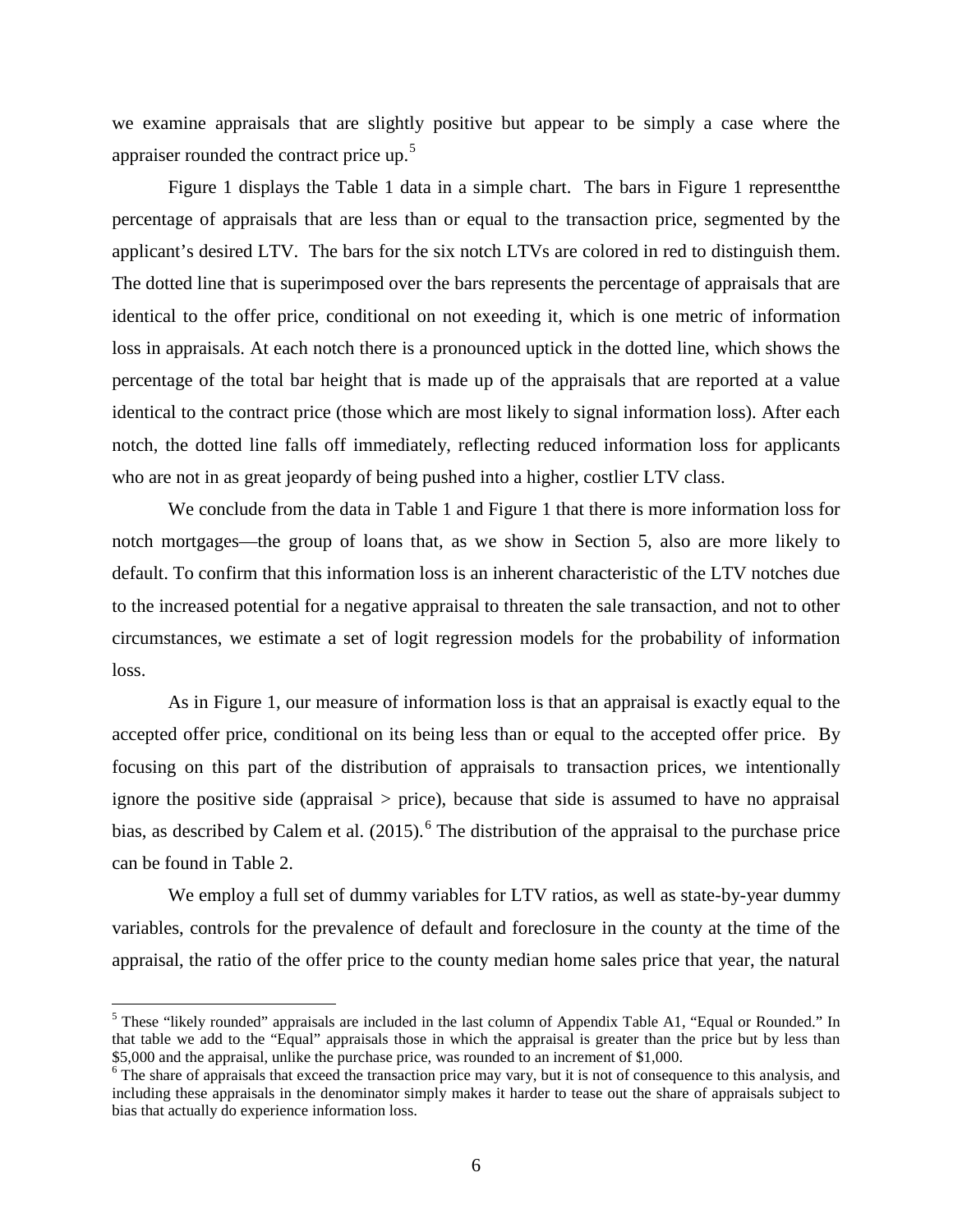log of the transaction price, the past year's price appreciation in the county lagged by one year, and a dummy variable indicating the use of an appraisal management company (AMC) to facilitate the appraisal.

We display some summary statistics for these variables in Table 3. The main regression results are shown in Table 4.<sup>[7](#page-7-0)</sup> Notch mortgages are confirmed to have sharply higher odds of information loss relative to mortgages whose LTVs are one percentage point higher or lower. We also find that higher default and foreclosure rates in the county at the time of the appraisal are negatively associated with information loss, consistent with Calem et al. (2015)'s argument that if credit risk is more salient, appraisers will apply less upward bias on values. Appraisals carried out through AMCs have less information loss, consistent with Ding and Nakamura (2015).

In Table 5 we present several robustness checks. Model 1 repeats the main model from Table 4. In Model 2 we show the results when Model 1 is estimated without control variables. Model 3 is identical to Model 2 except we broaden the set of observations to include approximately 50,000 that were omitted from the main model because they lacked a full set of control variables (and accordingly we exclude these controls). Model 4 further expands the sample to include appraisals associated with all purchase mortgages (not simply 30-year, fixedrate purchase mortgages). We find that the results are highly robust to including or excluding controls and to using these different samples. Finally, in Models 5—7 we show that the results are similar across three geographic areas that experienced different housing market conditions during this period: the Pacific Coast, Sand States, and the Rust Belt.

## **4. Negative appraisals help borrower renegotiate—especially when at an LTV notch**

Although they can threaten the sale, negative appraisals can serve the borrowers (purchasers) well by helping them avoid overpaying for a property. Most purchase contracts include an appraisal contingency, which allows the buyer to back out of the transaction and be returned any earnest money paid if the appraisal falls short of the transaction price. This clause helps facilitate these renegotiations when appraisals come in lower than anticipated.

<span id="page-7-0"></span> $<sup>7</sup>$  Table 4 includes model results for the 433,807 appraisals with values less than or equal to the contract price. This</sup> is consistent with the 37% of the 1,176,895 appraisals in Table 3, Panel A which are non-positive.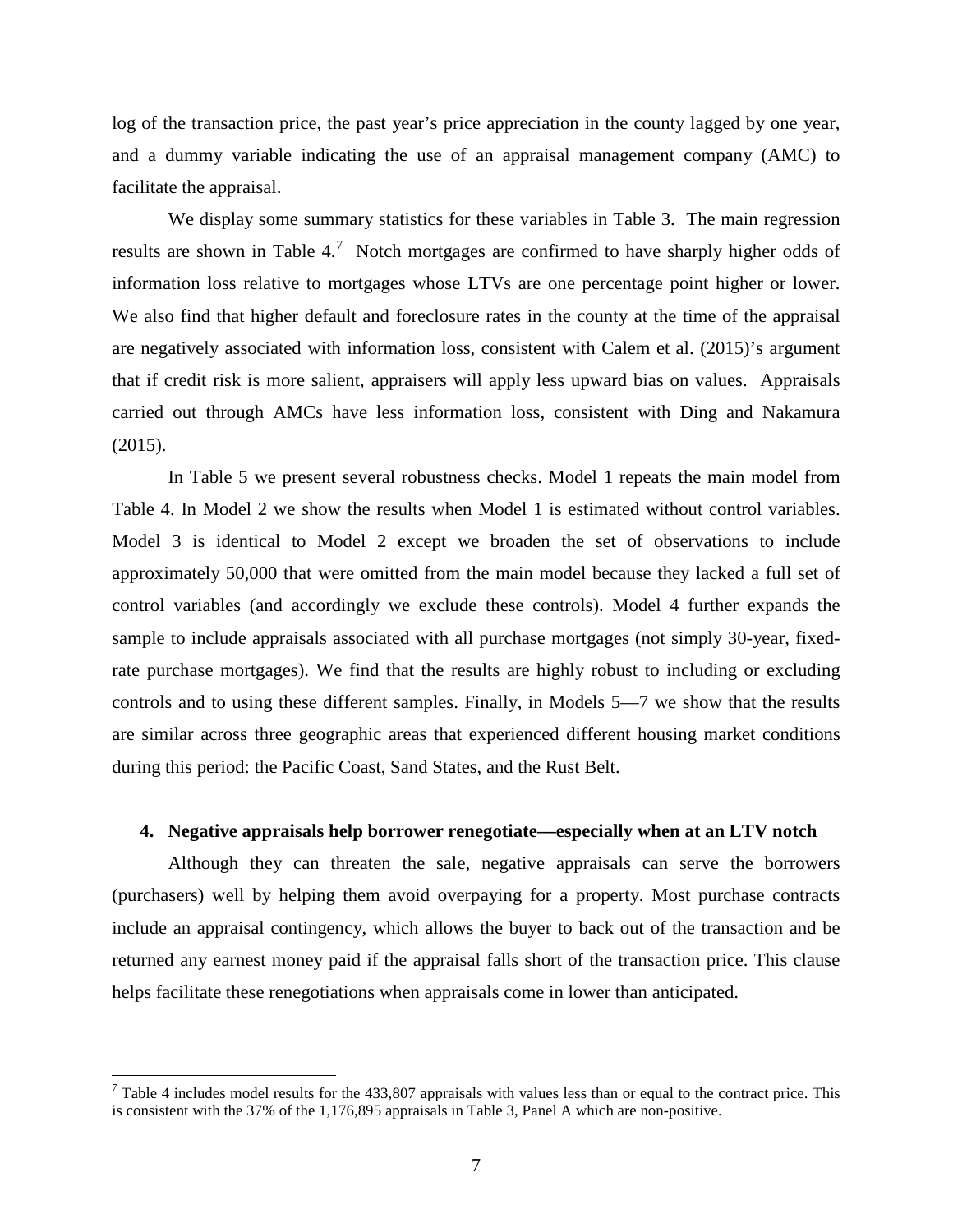In fact, in 57 percent of the sales in our dataset that come to completion in spite of a negative appraisal, the borrower and seller renegotiate the price downward.<sup>[8](#page-8-0)</sup> The frequency of renegotiation in response to a negative appraisal is even higher for borrowers bumped into a higher LTV class by the appraisal—71 percent of those sales are renegotiated.

In contrast, only 2 percent of sales with appraisals equal to or greater than the contract price are renegotiated for any reason after the appraisal. Thus, to the extent that appraisers bias upward property valuations, buyers appear to have less ability to renegotiate prices with the sellers. The more the appraisal falls short of the contract price, the more likely the buyer and seller are to renegotiate, as shown in Figure 2. However, the importance of being catapulted to a higher LTV class persists whether the appraisal is only slightly below the contract price or when the difference is large.

The savings to borrowers from renegotiation can be considerable. Among the negativeappraisal loans in our sample in which the price was renegotiated, buyers saved 2.5% or \$6,000 at the median.

#### **5. Default risk is higher at LTV notches, where information loss is more prevalent**

Upwardly biased valuations will tend to increase the rate at which borrowers default and the losses that the lenders experience. Given that information loss is more common at notches, a logical next question is whether more borrowers at notch LTVs do, in fact, default. For this analysis, we turn to the sample of mortgages originated in 2003-2009 to evaluate the relationship between information loss, LTV, and the likelihood that a loan becomes 180 or more days delinquent in the first 5 years after it was originated.<sup>[9](#page-8-1)</sup>

In our 2003-2009 dataset, we have information about the sale price, the appraisal, and the AVM at the point that mortgage was originated, along with information on subsequent payment performance. Unlike the loan application database, however, we do not have information on the applied-for LTV or the initial contract price, and as a result, this sample suffers from a selection problem. We observe fewer negative appraisals, and the borrowers who had a negative appraisal and yet still appear in our dataset may be different from the group who had a negative appraisal

<span id="page-8-1"></span>

<span id="page-8-0"></span><sup>&</sup>lt;sup>8</sup> This is close to the 51 percent found by Fout and Yao (2016).<br><sup>9</sup> Our 2013-2015 mortgage sample is not seasoned enough to assess mortgage performance.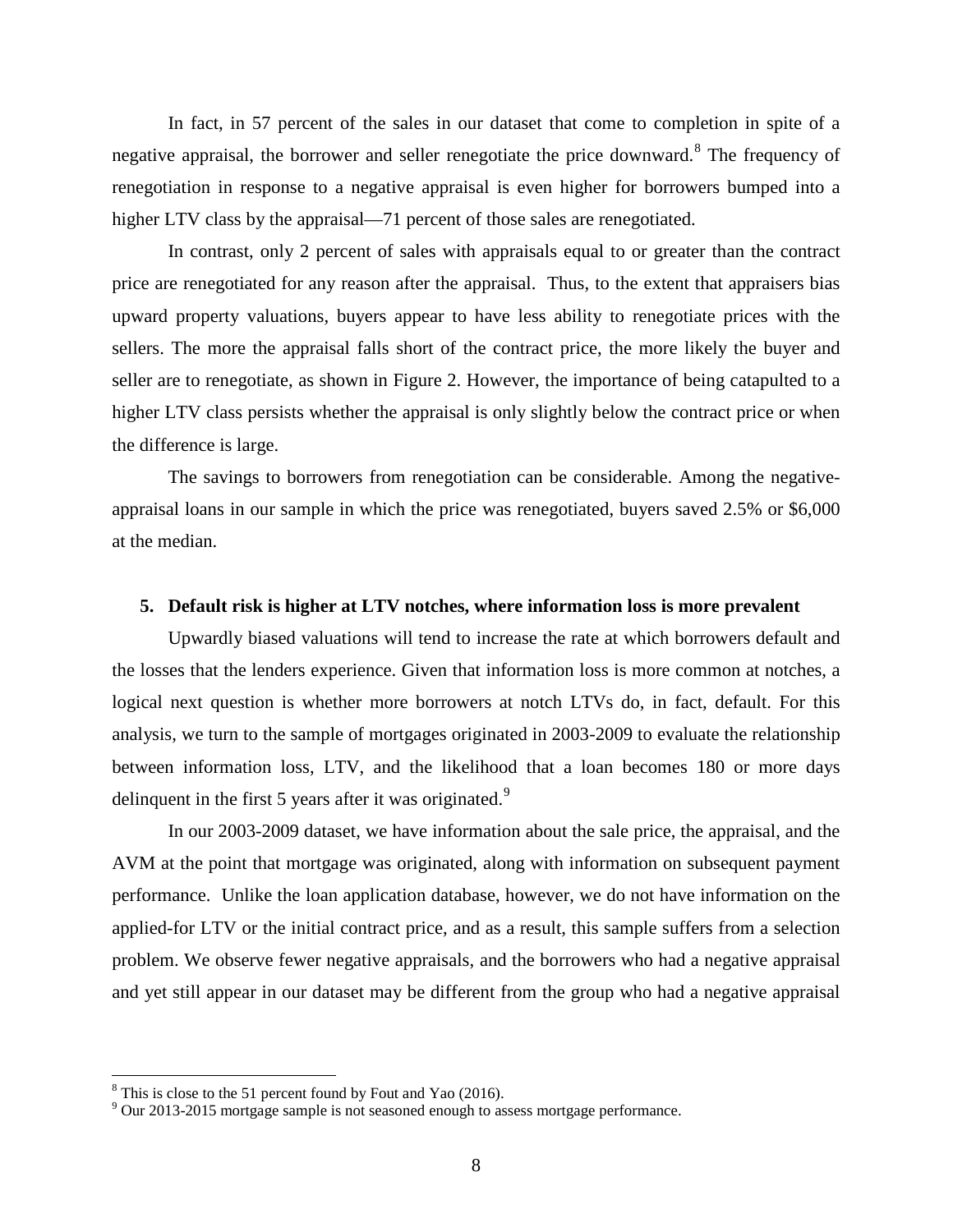and subsequently walked away from the transaction.<sup>[10](#page-9-0)</sup> These limitations make it impossible to know the overall contribution of appraisals in helping predict (and prevent) defaults. We discuss this issue further in the next section.

The performance analysis restricts attention to 30-year, fixed-rate mortgages taken out by owner-occupants to purchase homes to serve as their primary residences. We exclude loans with a piggyback (second lien) mortgage at purchase and loans with LTVs less than 50% or greater than 97%.<sup>[11](#page-9-1)</sup>

Descriptive statistics in Table 6 show the characteristics of the sample overall and broken down by whether the mortgage is observed to default. Figure 3 shows the proportions of loans originated in 2007 that became 180 or more days delinquent in the initial five years of the loan history, by LTV. The 2007 vintage was selected as a benchmark because it was the worst performing vintage of loans during the recent mortgage crisis. The figure shows elevations in the default rate at most notches, with the exception of the 80% LTV, which, while higher than LTVs several percentage points lower, resembles closely loans at 78-79% LTV.

In Table 7, we present the results from the probability-of-default regressions, structured as linear probability models. This analysis accounts for house price changes after origination and borrower and loan characteristics displayed in Table 6. In Table 7, Model 1 we show that the risk of default increases at the notches 85, 90, and 95%. In Models 2, 3, and 4 we break out the sample by the outcome of the appraisal: below the sale price, equal to the sale price, and above the sale price, respectively.

The increased default risk at the notches is strongest for the loans where the appraisal was identical to the transaction price (Model 3). We conduct F-tests and find that the coefficients at the 85, 90, and 95% notches in Model 3 are larger, statistically, than those at adjacent LTVs.<sup>[12](#page-9-2)</sup> These loans with an appraisal equal to the transaction price are most subject to information loss. Realistically, some of these homes could have been truthfully appraised at a value exactly equal

<span id="page-9-0"></span> $10$  Also, since we do not observe the contract price, we cannot rule out that negative appraisals were initially reported but the buyer and seller renegotiated, resulting in a smaller difference between the appraisal and the price than captured in the appraisal-vs-contract price measure. Table 2 compares the 2013-2015 dataset to the 2003-2009 dataset, which suffers from the selection problem. However, the 2003-2009 figures shown there do not exclude loans for which the full set of control variables (e.g., AVMs, house price indices, etc.) were not available.<br><sup>11</sup> We also exclude unusual product types, such as interest-only loans.

<span id="page-9-1"></span>

<span id="page-9-2"></span><sup>&</sup>lt;sup>12</sup> P-values for an F-test of equality of the coefficients are as follows: 83.5-84.5% vs. 85% = 0.0061; 85% vs. 85.5- $86.5\% = 0.0016$ ,  $88.5-89.5\%$  vs.  $90\% = 0.0298$ ;  $90\%$  vs.  $90.5-91.5\% = 0.0075$ ; and  $93.5-94.5\%$  vs.  $95\% = 0.0001$ . The one exception is that there is no statistically significant difference in the coefficients for 95% and 95.5-96.5% (p  $= 0.1708$ .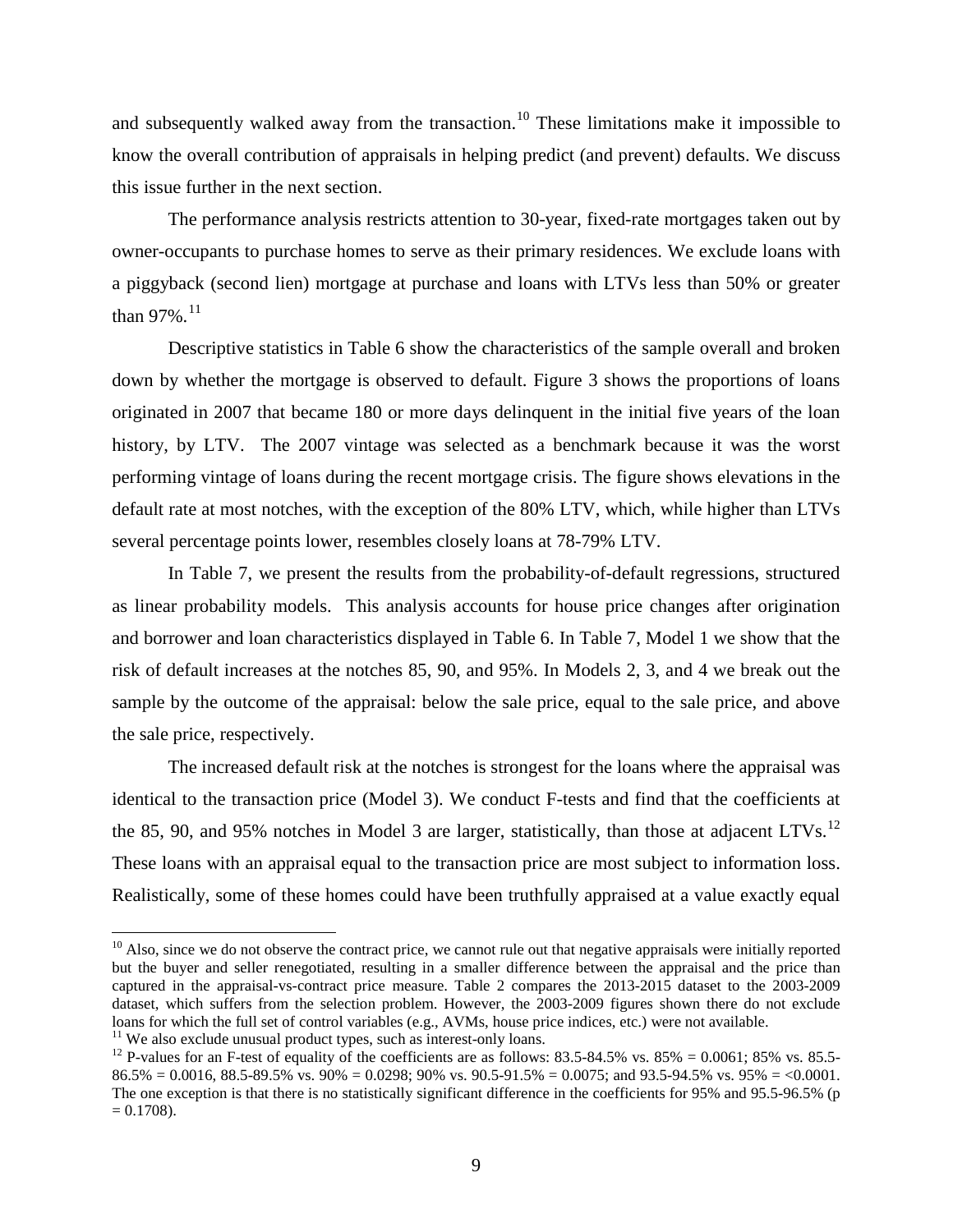to the transaction price, but others have been biased upward to encourage the completion of the transaction, and it is not possible to distinguish those appraisals with bias from those without. Given the greater incentives to bias appraisals upward when applications are at the notch LTVs, it is not surprising that loans at those LTVs would experience substantially higher default risk than loans at just higher and lower LTVs.

We find a more muted relationship between being at a notch and greater default risk among loans with positive appraisals. For these loans, default risk differs statistically only around the 90 and 95% notches. And at those notches, the coefficients show a smaller increase in default risk than in Model 3 (0.007 vs. 0.015 for 90% LTV, 0.008 vs. 0.019 for 95% LTV).

The increased default probability at LTV notches is not indicated for the segment with negative appraisals (Model 2). Non-robustness in this segment may reflect the small and highly selected nature of this sample. Negative appraisals are comparatively uncommon and most lead to renegotiation or cancellation of the transaction, so that originated loans with negative appraisals relative to the sale price are likely to suffer from selection bias.

An additional, possible explanation for higher default risk at notch mortgages is that borrowers who are at notches are more financially constrained, and that this information is passed along to the appraiser, who inflates the appraisal to the transaction price. This would explain why we see some evidence of increased default risk at notches even in loans with positive appraisals, where information loss should be much less common. The models control for the amount of savings the borrower has on hand at the time of the mortgage application (after accounting for the down payment and closing costs), which is an indicator of how much ability the borrower had to stretch to a lower, less costly LTV loan or to make up the down payment shortfall imposed by a negative appraisal. In our data, borrowers at notch mortgages tend to closely resemble their counterparts just below the notches in terms of savings on hand, while borrowers just above the notch are (intuitively) less likely to have cash on hand.<sup>[13](#page-10-0)</sup> So while financial constraints may be at play in the higher default risk at notches, our findings indicate that appraisal bias also plays a role.

<span id="page-10-0"></span><sup>&</sup>lt;sup>13</sup> Consider the percentage of borrowers who had enough savings at origination to cover the equivalent of three months of mortgage principal and interest payments. At 94% and 95% LTVs, 74% of borrowers had enough savings to cover three months of payments, versus 56% of borrowers at 96% and 57% of borrowers at 97%. If borrowers had large amounts of savings, the rational thing to do would generally be to make larger down payments and avoid higher mortgage interest payments.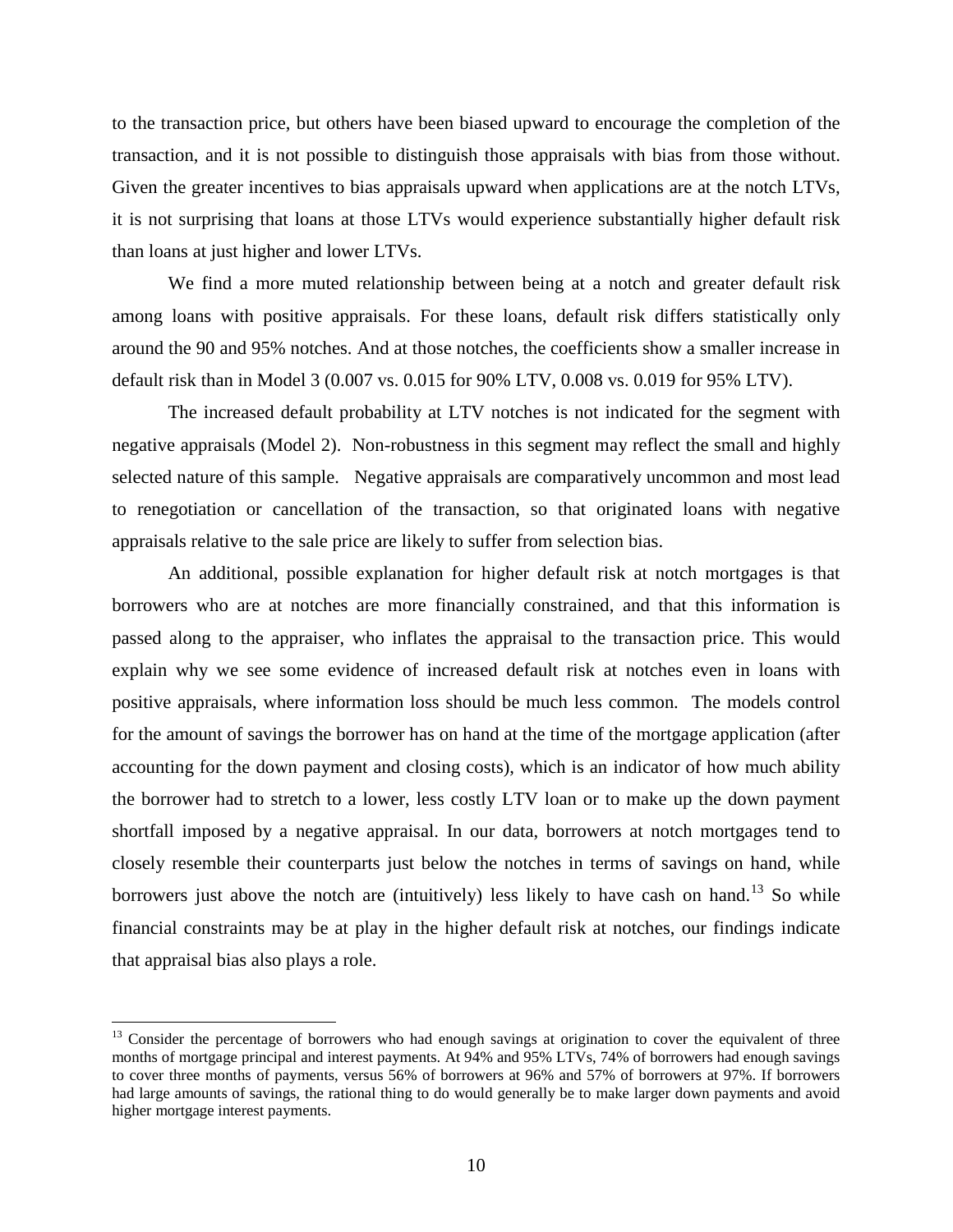One puzzle is why borrowers at 80% LTV do not face greater default risk than their counterparts at 78.5-79.5% and 80.5-81.5% LTV. Although the 80% LTV notch would have relatively high incidence of appraisal bias, it is also the case that there are many borrowers who opt to limit their down payment to 20% even though they can afford a substantially higher down payment. Such borrowers may have superior investment opportunities or stronger precautionary motives, which also make them intrinsically lower default risks. On balance, then, the 80% LTV notch would have an ambiguous relationship to default risk. All in all, this finding deserves further investigation.

#### **6. Appraisals inform the risk of default, but not consistently, and not as well as AVMs**

Despite the fact that appraisals are often subject to bias, they sometimes contain information that can help a lender assess a loan's default risk. We evaluate the informational value of appraisals in predicting defaults by estimating another set of linear probability models, similar to those in Table 7. Specifically, we estimate the probability of becoming 180 or more days delinquent within the first five years after origination, controlling for the same characteristics as before, except excluding the dummy variables around the LTV notches. The results are reported in Table 8.

In Models 1-3 we focus on just the mortgages in which the appraisal exceeded the transaction price. For these observations, we would expect appraisals to be predictive of default risk, since they are a truthful (bias-free) estimate of home values. Model 1 is the baseline model; Model 2 adds a measure of the amount by which the appraisal differed from the price, ln(appraisal/sale price); and Model 3 includes instead the difference between the AVM and the price, ln(AVM/sale price). We include the baseline model to show the marginal increase in default explanatory power from adding each of the new variables.

For this sample, we find a significant, negative relationship between ln(appraisal/sale price) and risk of becoming 180+ days delinquent. In other words, the higher the appraisal was relative to what the borrower paid, the lower the borrower's risk of default—a logical conclusion given the assumption that the appraisals are unbiased measures of default risk. Substituting the difference between the AVM and the price, ln(AVM/sale price), the model becomes slightly more predictive, as evidenced by the change in the  $r^2$  values.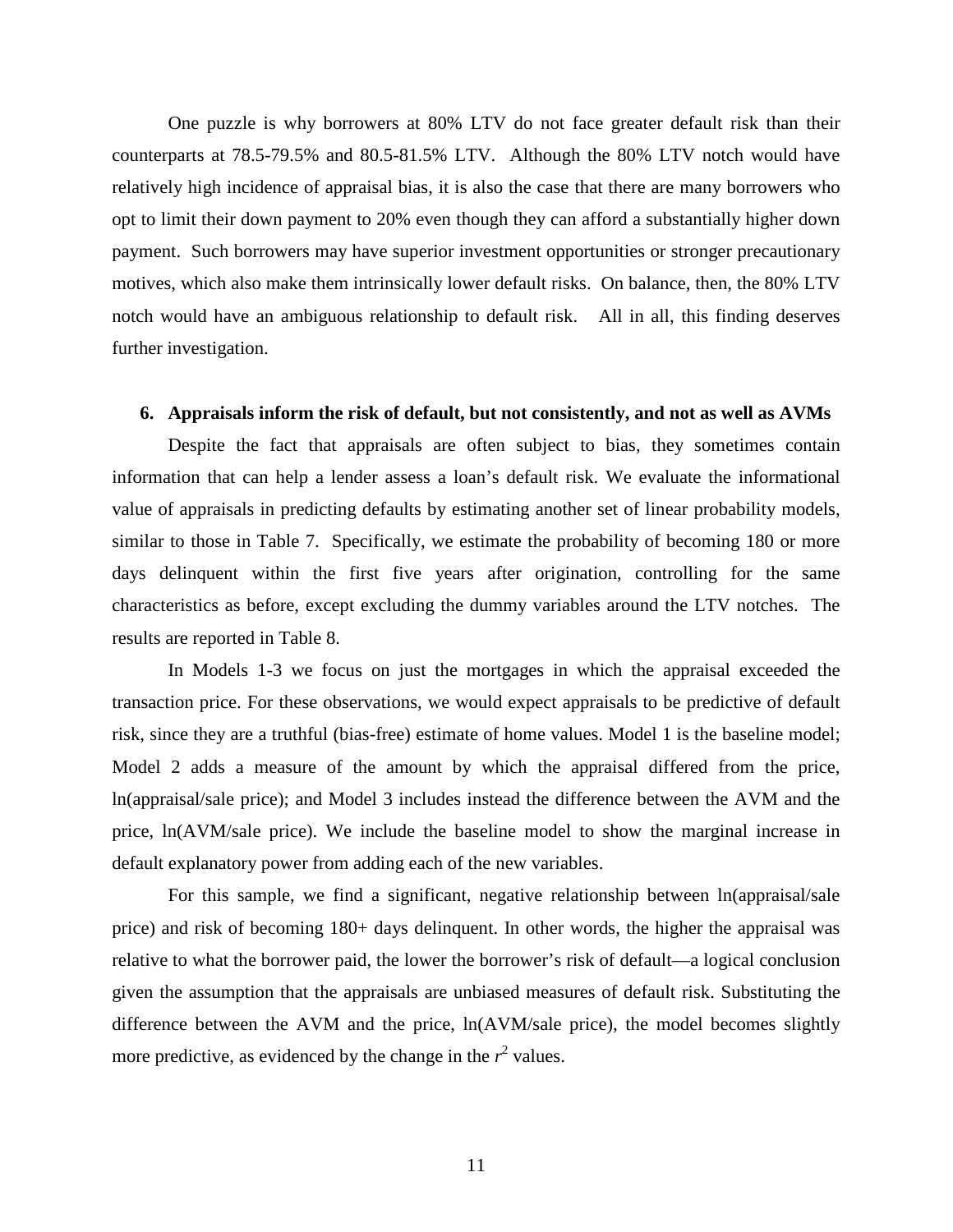In Models 4-6 we switch our focus to mortgages in which the appraisal was reported at a value equal to or less than the sale price. For this sample, adding ln(appraisal/sale price) in Model 4 yields no improvement in model fit, though appraisals exactly identical to the transaction price are shown to be at higher default risk. The magnitude of the increase in risk for loans with equal appraisals is 0.36 percentage points; this is a significant increase, given that the overall default rate in this sample is 5.8%. Adding even this variable, however, has no discernable effect on the model's  $r^2$  value.

While appraisals are not a consistently strong predictor of default risk, AVMs inform default risk regardless of whether an appraisal comes in above or below the transaction price (Models 3 and 6). Including the AVM term also produces a larger improvement in the  $r^2$  of each model than does including appraisals, though even AVMs make only a modest contribution to model fit. While the t-statistic for the appraisal term is small, the AVM term's t-statistic is of similar magnitude to other conventional predictors of mortgage default included in the model, such as DTI, property type, or amount of savings the borrower has on-hand, which could be used as reserves for the mortgage payments.

In this data set, we observe only completed mortgages, so one could argue that these results stem from selection bias. If many negative appraisals were reported on high-risk loans and the low appraisals resulted in mortgages being not completed, we might simply not capture the usefulness of appraisals in predicting mortgage defaults.

To address this concern, we estimate Models 4-6 again, focusing on just the sample of mortgages with LTVs below 75%, labeled in Table 8 as Models 7-9. At these low LTVs, borrowers have a substantial cushion of equity and the LTV is not a significant determinant of loan cost, so a negative appraisal should not affect the likelihood of a transaction falling through, and selection bias should be minimal. In Model 8, we find just that: the coefficient on the "equal appraisal" dummy variable falls to less than 0.0012 and loses statistical significance.

Another reason the equal appraisal dummy variable is less predictive of default risk is simply that property values matter less for defaults when borrowers have more equity. However, the ln(AVM/sale price) is still a significant predictor of default risk in Model 9: its coefficient is -0.012, about one-quarter its size in Model 6, but still strongly significant. Including the AVM term also generates a modest improvement in the  $r^2$ . Taken in sum, these results indicate that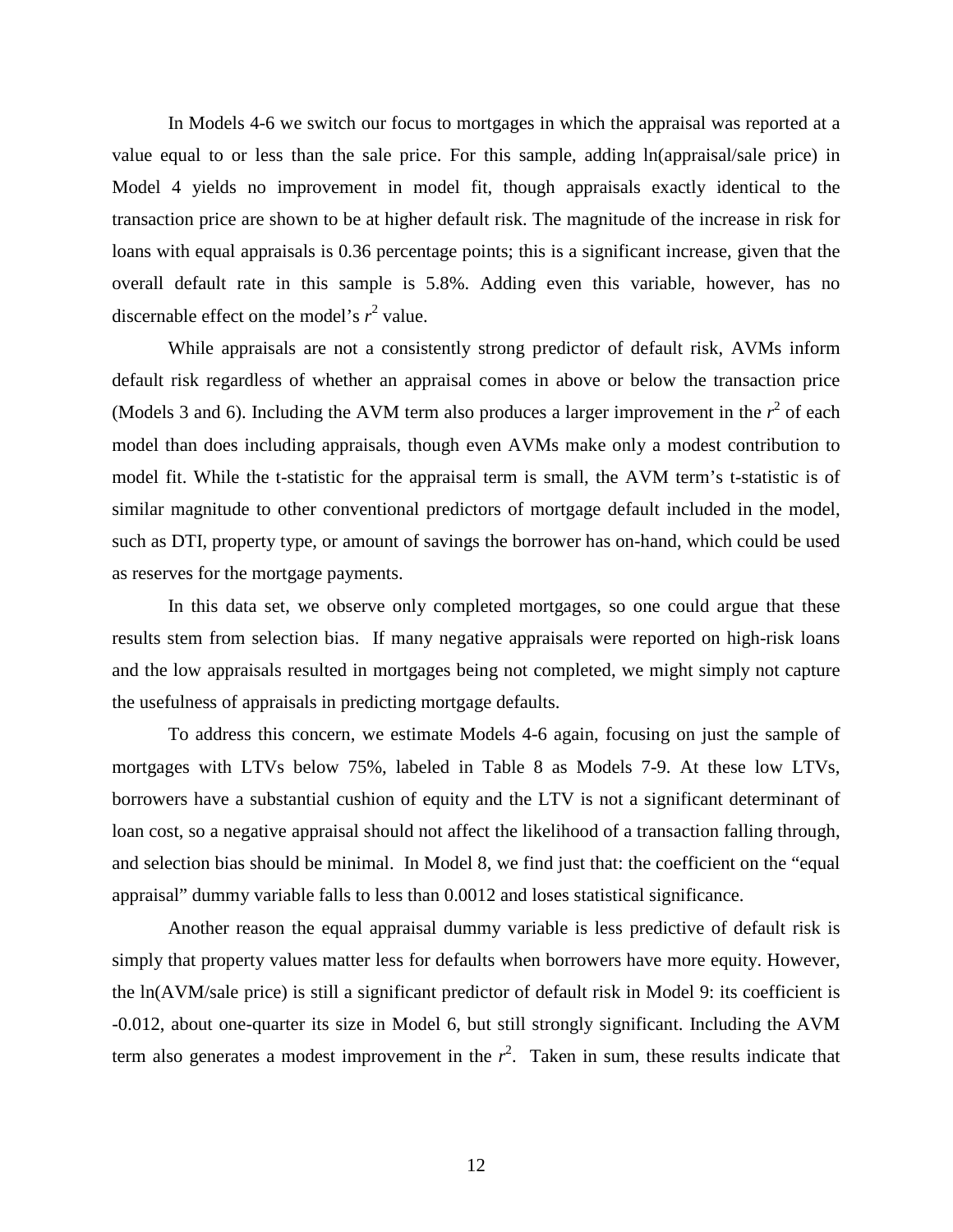property values are indeed less informative of default risk for low-LTV borrowers; however, AVMs still offer more predictive power than appraisals.

#### **7. Conclusion**

Recent shortages of appraisers have made national news headlines, as have charges that negative appraisals have worked to stall house price recovery. These concerns over appraisals raise the question of what their informational value is to lenders and to the borrowers who are paying for them. Answering that question is a critical first step before considering policy responses in this \$10.1 trillion industry, where \$6.0 trillion in mortgage debt is backed by FHA, VA, or one of the two GSEs in federal conservatorship, Fannie Mae and Freddie Mac (Urban Institute 2016).

We argue that the reporting biases in home purchase appraisals result in substantial information loss. This does not mean, however, that appraisals have no value. Positive appraisals do have significant information. Negative appraisals, while biased, contain information that can be extracted. Also, negative appraisals frequently result in renegotiation of the purchase price, which is of benefit to the lender as well as the borrower.

The information loss from biased appraisals is greatest at notch-LTV mortgages, where borrowers are at greatest risk of mortgage default. A consequence is that appraisals have little overall value in predicting default for the notch-LTV mortgages, which comprise a large share of mortgages originated. The information loss in the appraisals constitutes a cost to lenders mortgage insurers, GSEs, and ultimately borrowers, since it makes it more difficult to efficiently price mortgage default risk.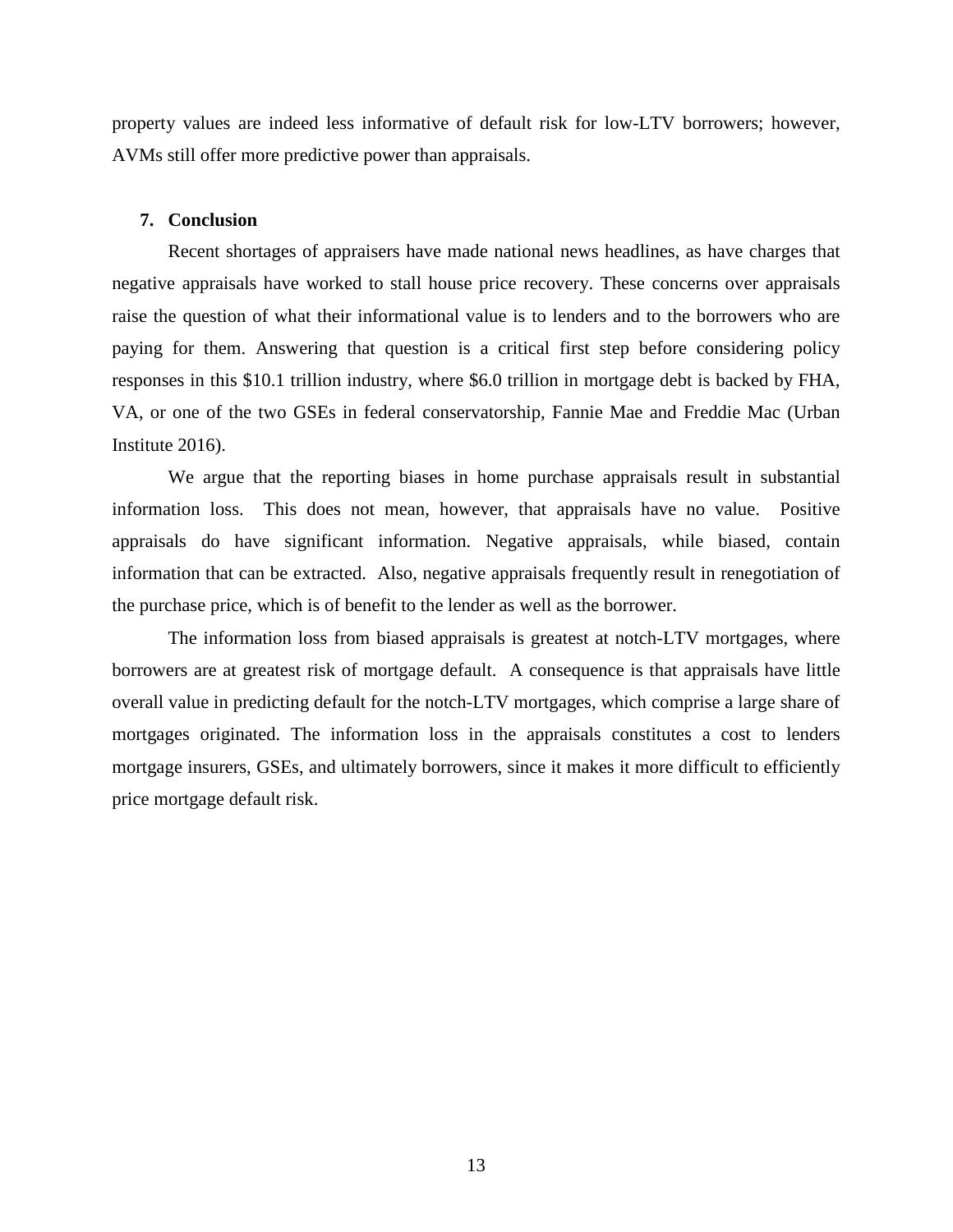## **References**

- Arthur Acolin, Jesse Bricker, Paul Calem, and Susan Wachter. 2016. "Borrowing Constraints and Homeownership," American Economic Review Papers & Proceedings 106(5): 625- 29.
- Agarwal, Sumit, Itzhak Ben-David, and Vincent Yao, 2015. "Collateral Valuation and Institutional Pressures: Evidence from the Residential Real-Estate Market," *Management Science* 61(9), 2220–2240.
- Best, Michael, James Cloyne, Ethan Ilzetzki, and Henrik Kleven, 2015. "Interest Rates, Debt, and Intertemporal Allocation: Evidence from Notched Mortgage Contracts in the UK," Bank of England Working Paper No. 543.
- Bubb, Ryan and Alex Kaufman. 2014. "Securitization and Moral Hazard: Evidence from Credit Score Cutoff Rules," *Journal of Monetary Economics* 63: 1-18.
- Calem, Paul, Lauren Lambie-Hanson and Leonard Nakamura. 2015. "Information Losses in Home Purchase Appraisals," Federal Reserve Bank of Philadelphia Working Paper No. 15-11.
- Cho, Man, and Isaac F. Megbolugbe, 1996. "An Empirical Analysis of Property Appraisal and Mortgage Redlining," *Journal of Real Estate Finance & Economics* 13, 45–55.
- Ding, Lei, and Leonard Nakamura. 2015. "The Impact of the Home Valuation Code of Conduct on Appraisal and Mortgage Outcomes." *Real Estate Economics* 44(3): 658-690.
- Elul, Ronel, Nicholas S. Souleles, Souphala Chomsisengphet, Dennis Glennon, and Robert Hunt. 2010. "What" Triggers" Mortgage Default?" *American Economic Review Papers & Proceedings* 100(2): 490-94.
- Engelhardt, Gary V. 1996. "Consumption, Down Payments, and Liquidity Constraints," *Journal of Money, Credit and Banking* 28(2): 255-271
- Eriksen, Michael D., Hamilton B. Fout, Mark Palim, and Eric Rosenblatt. 2016. "Contract Price Confirmation Bias: Evidence from Repeat Appraisals." Working paper, available at: [http://www.fanniemae.com/resources/file/research/datanotes/pdf/working-paper-](http://www.fanniemae.com/resources/file/research/datanotes/pdf/working-paper-102816.pdf)[102816.pdf.](http://www.fanniemae.com/resources/file/research/datanotes/pdf/working-paper-102816.pdf)
- Foote, Christopher L., Kristopher Gerardi, and Paul S. Willen. 2008. "Negative Equity and Foreclosure: Theory and Evidence." *Journal of Urban Economics* 64(2): 234-245.
- Fout, Hamilton and Vincent Yao. 2016. "Housing Market Effects of Appraising Below Contract." Working paper, available at: [http://www.fanniemae.com/resources/file/research/datanotes/pdf/fannie-mae-white](http://www.fanniemae.com/resources/file/research/datanotes/pdf/fannie-mae-white-paper-060716.pdf)[paper-060716.pdf.](http://www.fanniemae.com/resources/file/research/datanotes/pdf/fannie-mae-white-paper-060716.pdf)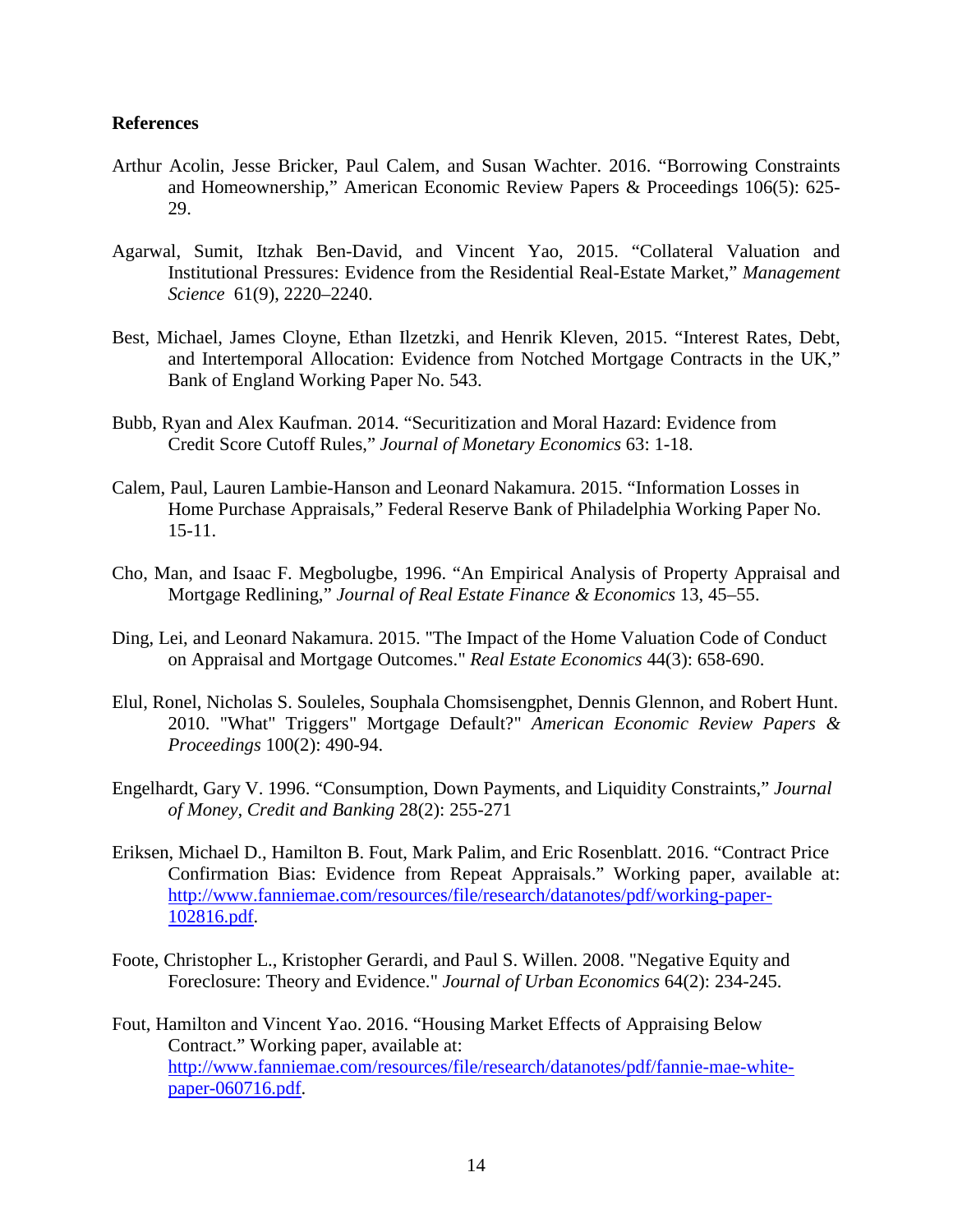- Haughwout, Andrew, Richard Peach, and Joseph Tracy. 2008. "Juvenile Delinquent Mortgages: Bad Credit or Bad Economy?" *Journal of Urban Economics* 64(2): 246-257.
- Lang, Bree J. and Ellen H. Hurst. 2014. "The Effect of Down Payment Assistance on Mortgage Choice," *The Journal of Real Estate Finance and Economics* 49(3): 329-351.
- Palmer, Christopher. 2015. "Why Did So Many Subprime Borrowers Default During the Crisis: Loose Credit or Plummeting Prices?" Available at: [https://papers.ssrn.com/sol3/papers.cfm?abstract\\_id=2665762&download=yes.](https://papers.ssrn.com/sol3/papers.cfm?abstract_id=2665762&download=yes)
- Urban Institute. 2016. "Housing Finance at a Glance: A Monthly Chartbook," October. Available at: [http://www.urban.org/sites/default/files/publication/85166/housing-finance-at-a](http://www.urban.org/sites/default/files/publication/85166/housing-finance-at-a-glance-a-monthly-chartbook-october-2016.pdf)[glance-a-monthly-chartbook-october-2016.pdf.](http://www.urban.org/sites/default/files/publication/85166/housing-finance-at-a-glance-a-monthly-chartbook-october-2016.pdf)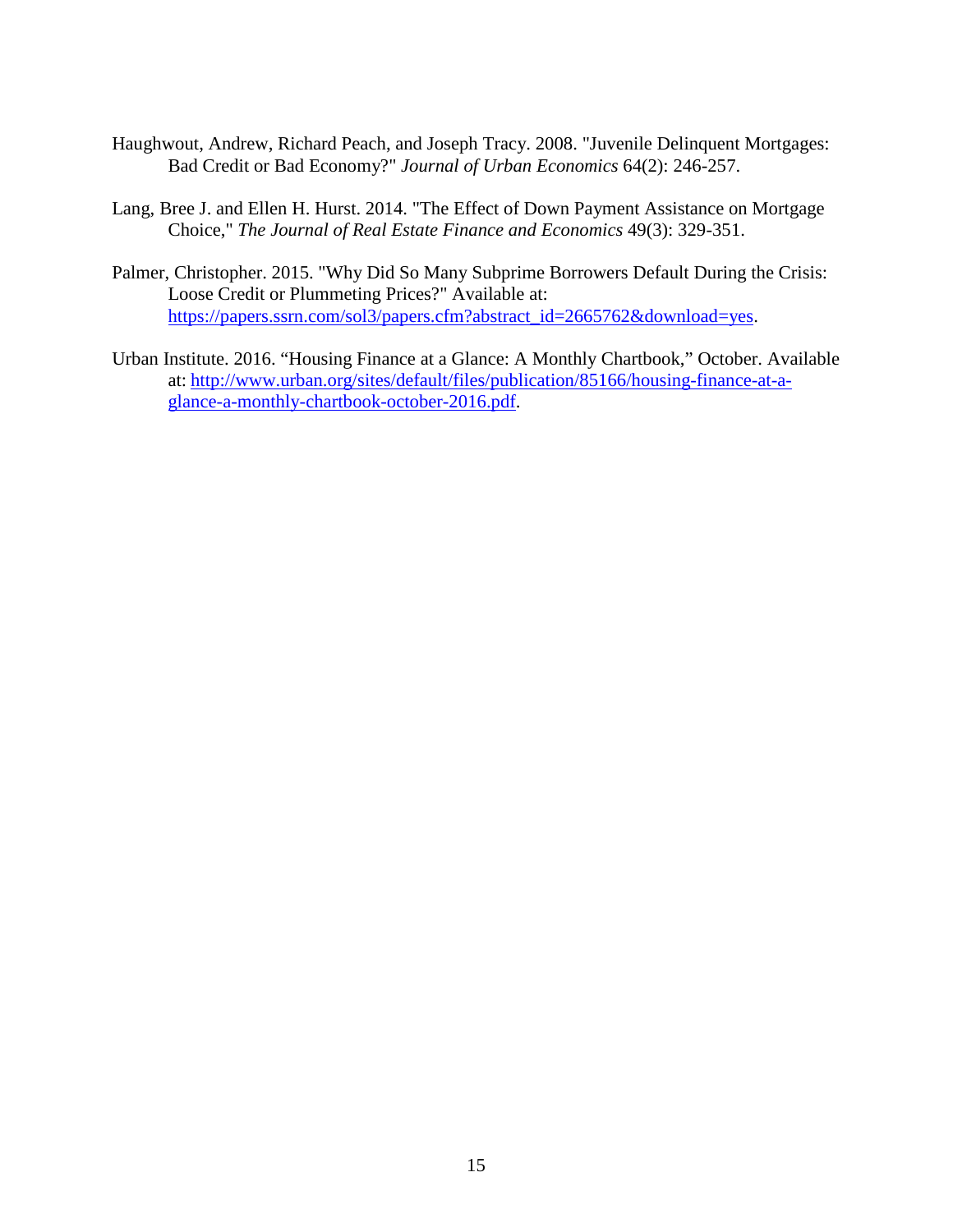## **Figures**



Figure 1: Appraisal Outcomes by Applicant's Desired Loan-to-Value Ratio

Source: Authors' calculations based on data from GSE





Source: Authors' calculations based on data from GSE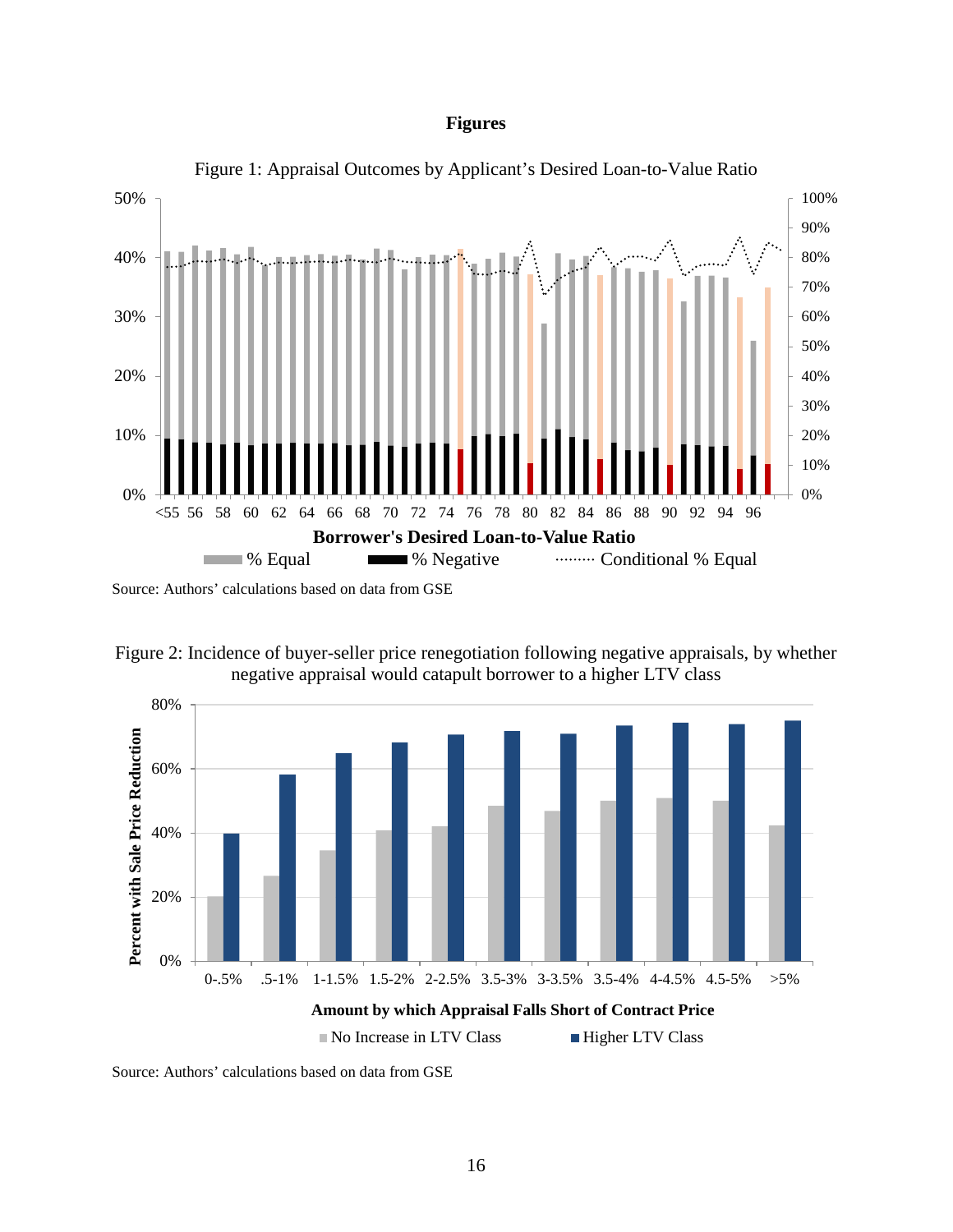

Figure 3: Percentage of 2007 Vintage Loans that Became 180+ Days Delinquent During Initial 5 Years, by Loan-to-Value Ratio

Source: Authors' calculations based on data from GSE. Note: Data not displayed for 81% LTV, because only 43 mortgages in our dataset were at this LTV. The next smallest group was 82% LTV, which had 146 observations.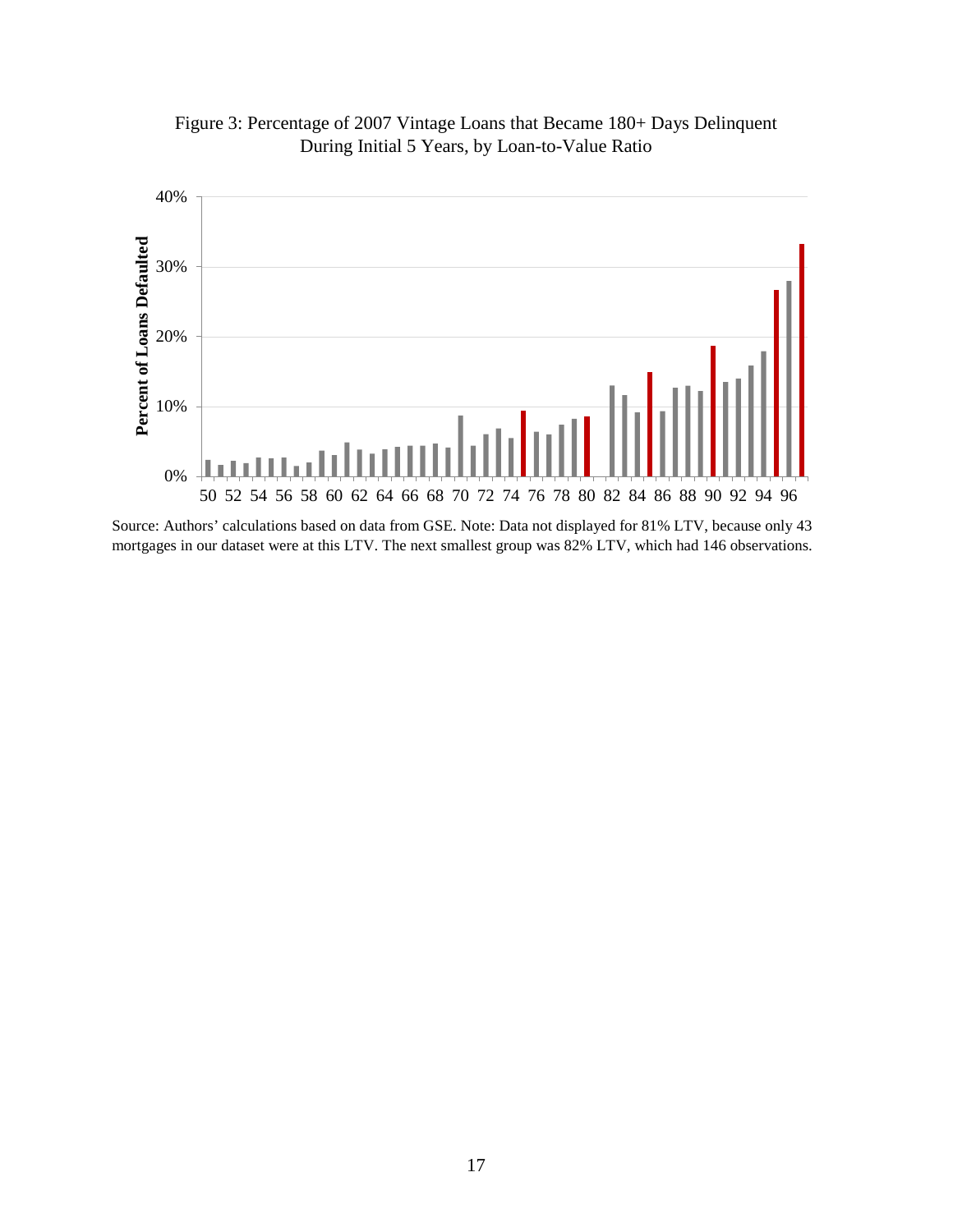## **Tables**

| <b>Applied-for LTV</b>     | <b>Total</b> | % of Appraisals | % Negative | % Equal | % Positive |
|----------------------------|--------------|-----------------|------------|---------|------------|
| $< 70$                     | 142,965      | 12.1            | 9.0        | 31.8    | 59.1       |
| $70\,$                     | 14,813       | $1.3\,$         | 8.3        | 33.0    | 58.7       |
| 71                         | 7,960        | 0.7             | 8.1        | 29.9    | 62.0       |
| 72                         | 9,966        | 0.8             | 8.7        | 31.4    | 59.9       |
| 73                         | 9,864        | 0.8             | 8.9        | 31.7    | 59.5       |
| 74                         | 10,637       | 0.9             | 8.7        | 31.8    | 59.6       |
| 75                         | 26,061       | 2.2             | 7.7        | 33.9    | 58.5       |
| 76                         | 10,331       | 0.9             | 9.9        | 29.0    | 61.0       |
| $77\,$                     | 12,340       | $1.0\,$         | 10.3       | 29.5    | 60.2       |
| 78                         | 15,229       | 1.3             | 9.9        | 30.9    | 59.2       |
| 79                         | 17,712       | 1.5             | 10.3       | 29.9    | 59.8       |
| 80                         | 278,977      | 23.7            | 5.3        | 31.9    | 62.8       |
| 81                         | 16,937       | 1.4             | 9.5        | 19.4    | 71.1       |
| 82                         | 14,473       | 1.2             | 11.1       | 29.6    | 59.3       |
| 83                         | 12,057       | $1.0\,$         | 9.8        | 29.9    | 60.3       |
| 84                         | 12,207       | $1.0\,$         | 9.4        | 30.9    | 59.7       |
| 85                         | 28,415       | 2.4             | 6.1        | 31.1    | 62.9       |
| 86                         | 10,657       | 0.9             | 8.8        | 29.6    | 61.6       |
| 87                         | 12,560       | 1.1             | 7.5        | 30.7    | 61.8       |
| 88                         | 13,799       | 1.2             | 7.4        | 30.3    | 62.4       |
| 89                         | 15,054       | 1.3             | 7.9        | 29.9    | 62.1       |
| 90                         | 114,610      | 9.7             | 5.1        | 31.5    | 63.5       |
| 91                         | 14,052       | 1.2             | 8.6        | 24.1    | 67.4       |
| 92                         | 15,811       | 1.3             | 8.4        | 28.5    | 63.1       |
| 93                         | 18,981       | 1.6             | 8.2        | 28.8    | 63.0       |
| 94                         | 19,592       | 1.7             | 8.3        | 28.3    | 63.3       |
| 95                         | 258,730      | 22.0            | 4.3        | 29.0    | 66.7       |
| 96                         | 11,385       | $1.0\,$         | 6.7        | 19.3    | 74.0       |
| 97                         | 30,720       | 2.6             | 5.2        | 29.8    | 65.0       |
| Total                      | 1,176,895    | 100.0           | 6.5        | 30.4    | 63.1       |
| Major Notches (80, 90, 95) | 652,317      | 55.4            | 4.9        | 30.6    | 64.5       |
| All Notches                | 737,513      | 62.7            | 5.0        | 30.7    | 64.2       |
| Non-Notches                | 439,382      | 37.3            | 8.9        | 29.8    | 61.3       |

Table 1: Appraisal Outcomes by Anticipated Loan-to-Value Ratio (2013-2015)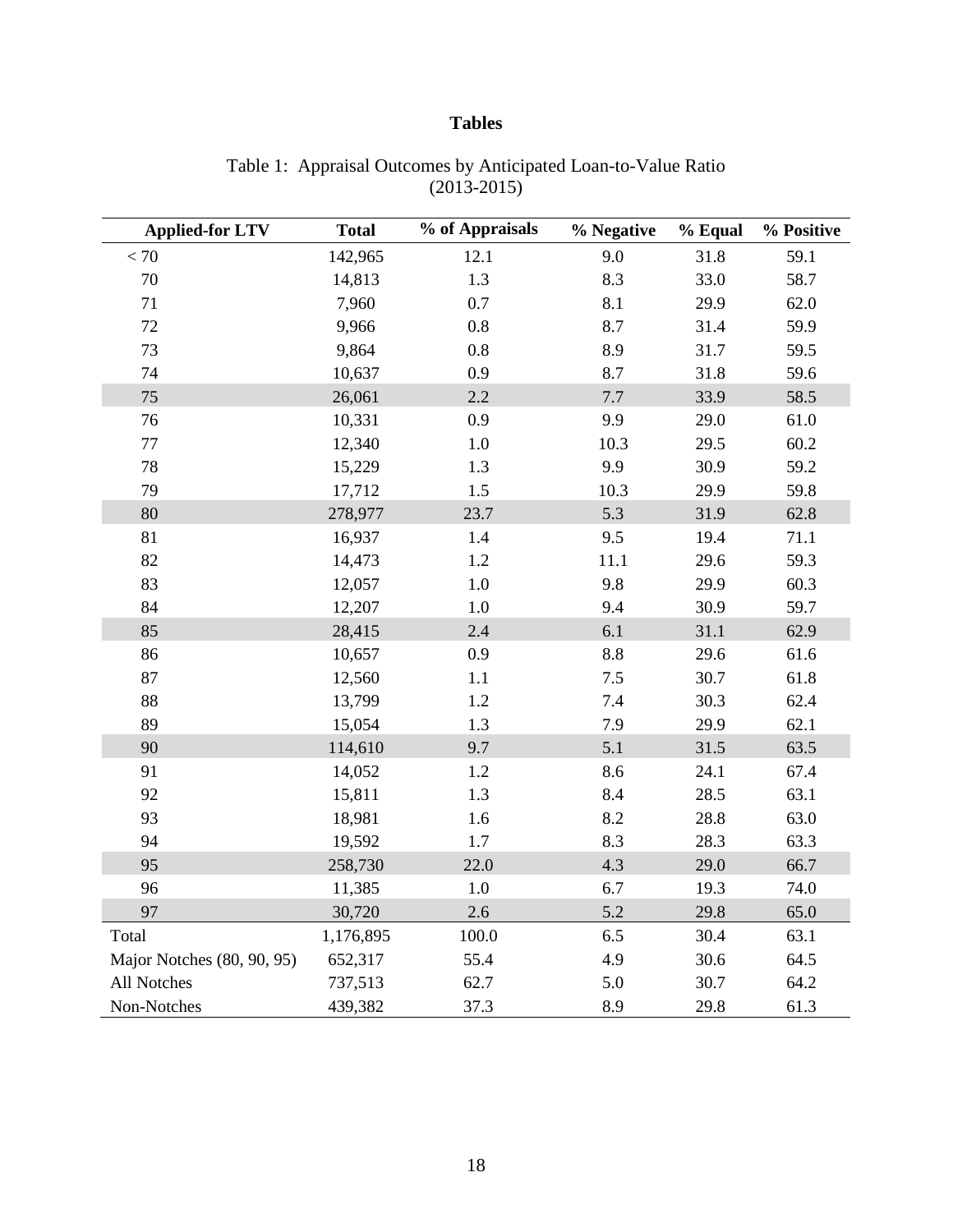| Percent of Values Falling Within Each Band of ln(Appraisal/Price) |                                                     |                                                   |                                                  |  |  |  |  |  |  |
|-------------------------------------------------------------------|-----------------------------------------------------|---------------------------------------------------|--------------------------------------------------|--|--|--|--|--|--|
|                                                                   | <b>Empirical Samples:</b>                           |                                                   |                                                  |  |  |  |  |  |  |
| Percentile Range:                                                 | Full sample of scored<br>applications $(2013-2015)$ | Subsample intended for sale<br>to GSE (2013-2015) | Historical sample of<br>originations (2003-2009) |  |  |  |  |  |  |
| $< -0.1$                                                          | 1.1                                                 | 0.6                                               | 0.3                                              |  |  |  |  |  |  |
| $<$ -0.05 and $\ge$ -0.1                                          | 1.8                                                 | 1.4                                               | 0.5                                              |  |  |  |  |  |  |
| $<$ -0.01 and $\ge$ -0.05                                         | 3.9                                                 | 3.8                                               | 1.4                                              |  |  |  |  |  |  |
| $< 0$ and $\geq -0.01$                                            | 0.7                                                 | 0.7                                               | 0.8                                              |  |  |  |  |  |  |
| Exactly = $0$                                                     | 28.8                                                | 28.9                                              | 39.1                                             |  |  |  |  |  |  |
| $> 0$ and $\leq 0.0025$                                           | 7.8                                                 | 8.2                                               | 6.6                                              |  |  |  |  |  |  |
| $> 0.0025$ and $\leq 0.005$                                       | 6.2                                                 | 6.6                                               | 4.8                                              |  |  |  |  |  |  |
| $> 0.005 \& 0.0075$                                               | 5.5                                                 | 5.8                                               | 4.1                                              |  |  |  |  |  |  |
| $> 0.0075$ and $\leq 0.01$                                        | 4.7                                                 | 5.0                                               | 3.4                                              |  |  |  |  |  |  |
| $> 0.01$ and $\leq 0.05$                                          | 30.5                                                | 31.1                                              | 24.4                                             |  |  |  |  |  |  |
| $> 0.05$ and $\leq 0.1$                                           | 6.4                                                 | 5.9                                               | 7.4                                              |  |  |  |  |  |  |
| > 0.1                                                             | 2.5                                                 | 2.1                                               | 7.3                                              |  |  |  |  |  |  |

#### Table 2: How Appraisals Vary Across Selection

Source: Authors' calculations based on data from GSE. The full sample of scored applications includes 3.8 million loans, for which the appraised value is compared to the final sale price, as contract price is not available. For the subsample intended for sale to the GSE, 1.2 million loans, the contract price is available and is used in the calculation. The historical sample covers 9.2 million appraisals conducted 2003-2009 and has only the final sale price.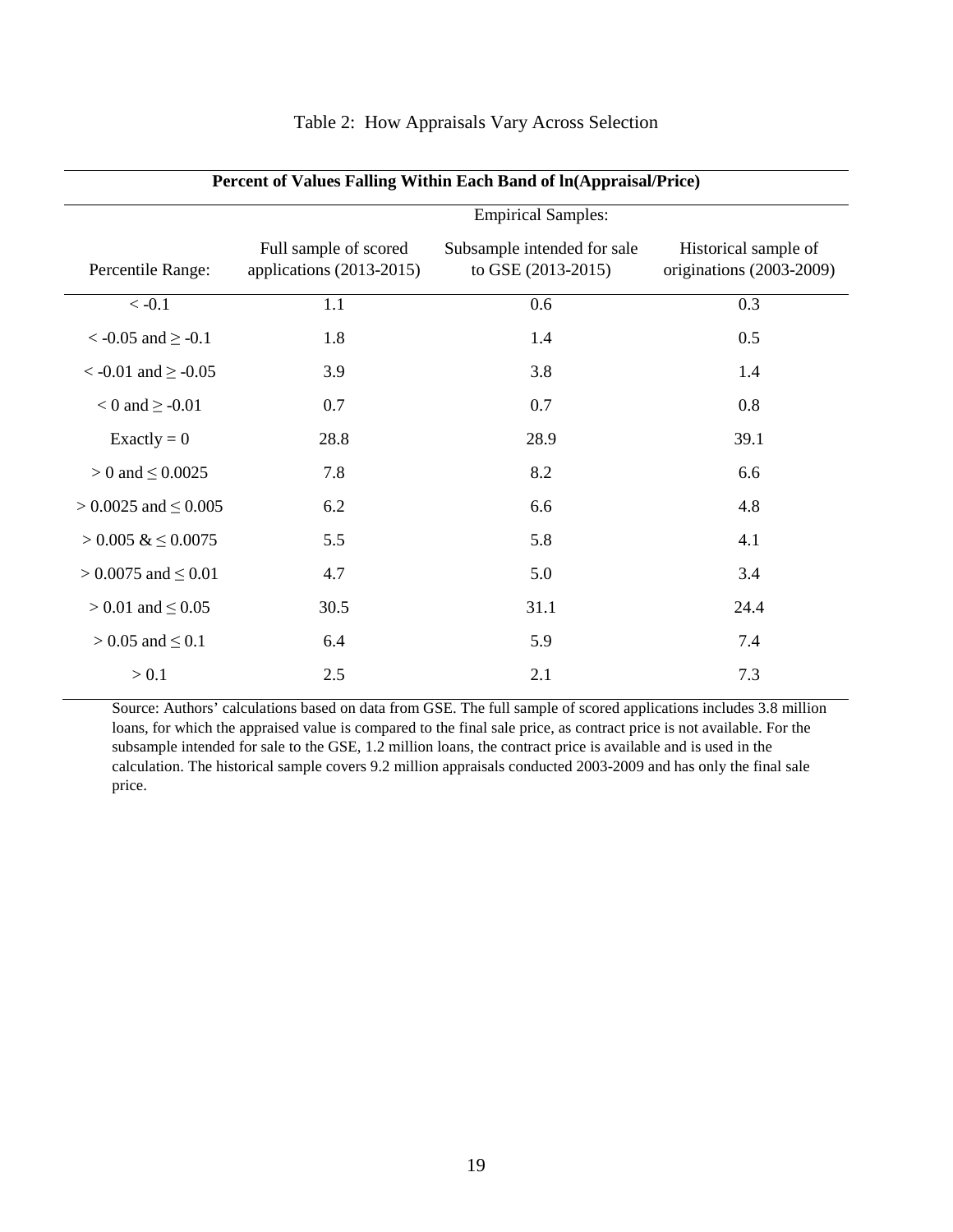| Panel A, All Appraisals in Sample  |                 |       |                 |              |             |  |  |  |
|------------------------------------|-----------------|-------|-----------------|--------------|-------------|--|--|--|
| <b>Percentage of Appraisals</b>    |                 |       |                 |              |             |  |  |  |
|                                    | <b>Negative</b> | Equal | <b>Positive</b> | <b>Total</b> | $\mathbf n$ |  |  |  |
| Year of appraisal:                 |                 |       |                 |              |             |  |  |  |
| 2013                               | 8               | 31    | 61              | 100          | 350,726     |  |  |  |
| 2014                               | 5               | 30    | 64              | 100          | 385,270     |  |  |  |
| 2015                               | 6               | 30    | 64              | 100          | 440,899     |  |  |  |
| Appraisal management company used? |                 |       |                 |              |             |  |  |  |
| N <sub>0</sub>                     | 5               | 29    | 66              | 100          | 441,955     |  |  |  |
| Yes                                |                 | 31    | 61              | 100          | 734,940     |  |  |  |
| Regions:                           |                 |       |                 |              |             |  |  |  |
| West coast (CA, OR, WA)            | 9               | 46    | 46              | 100          | 205,277     |  |  |  |
| Sand states (AZ, FL, NV)           | 12              | 27    | 61              | 100          | 134,263     |  |  |  |
| Rust belt (IN, MI, OH)             | 6               | 28    | 66              | 100          | 104,804     |  |  |  |
| All                                | 6               | 30    | 63              | 100          | 1,176,895   |  |  |  |

Table 3: Appraisal Outcomes and Characteristics of 2013-2015 Vintage Loans

|                                                  | Percentage    |      |           |
|--------------------------------------------------|---------------|------|-----------|
| Appraisal management company used in transaction | 65.5          |      |           |
| Property in rural county                         | 2.0           |      |           |
| Loans 90+ days delinquent or in foreclosure:     |               |      |           |
| $5 - 7%$                                         | 17.0          |      |           |
| $> 7\%$                                          | 19.7          |      |           |
| County Population in poverty:                    |               |      |           |
| 10-20%                                           | 69.5          |      |           |
| $> 20\%$                                         | 6.2           |      |           |
|                                                  | <b>Median</b> | Mean | Std. Dev. |
| In contract price                                | 12.6          | 12.6 | 0.5       |

Panel B, Appraisals Less than or Equal to Contract Price

County default and foreclosure rate is calculated as the share of first-lien mortgages that are 90+ days delinquent, in foreclosure, or in bank ownership. Lagged house price appreciation captures the change in the Zillow county-level home value index from 24 to 12 months before the appraisal. County median house prices are found using sales of residential properties in the same quarter as the appraisal (from CoreLogic). Rural counties are considered to be those not located within a metropolitan statistical area. Source: Authors' calculations based on data from GSE, McDash Analytics, 2010 Census, 2014 5-Year American Community Survey, CoreLogic, and Zillow.

Ratio of contract price to county median 1.2 1.3 0.6 1-year lagged house price appreciation 4.5 5.6 7.3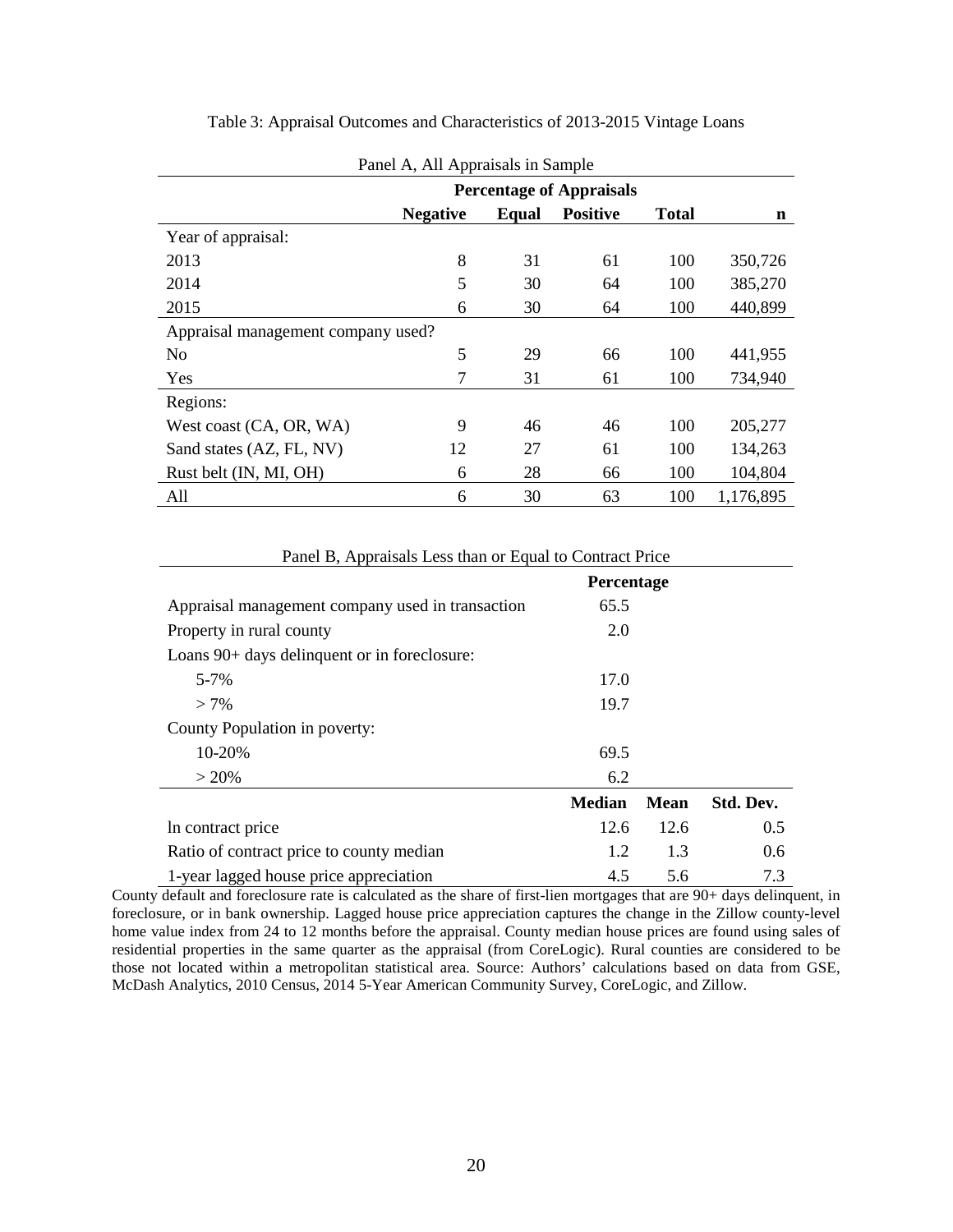|                                         | (1)           | $(2)$ No AMCs | $(3)$ AMCs    |
|-----------------------------------------|---------------|---------------|---------------|
| Applied-for LTV                         |               |               |               |
| 74                                      | 1.109*        | $1.242**$     | 1.053         |
|                                         | (2.50)        | (2.79)        | (1.06)        |
| 75                                      | 1.333***      | 1.425***      | 1.290***      |
|                                         | (9.56)        | (6.37)        | (7.12)        |
| 76                                      | 0.898**       | $0.888 -$     | $0.903*$      |
|                                         | $(-2.65)$     | $(-1.69)$     | $(-2.06)$     |
| 79                                      | $0.865***$    | $0.804***$    | 0.896**       |
|                                         | $(-4.51)$     | $(-3.87)$     | $(-2.80)$     |
| 80                                      | 1.854***      | $2.025***$    | 1.782***      |
|                                         | (33.13)       | (21.13)       | (25.69)       |
| 81                                      | $0.601***$    | $0.660***$    | $0.577***$    |
|                                         | $(-14.40)$    | $(-6.50)$     | $(-12.94)$    |
| 84                                      | 0.991         | 1.053         | 0.962         |
|                                         | $(-0.24)$     | (0.74)        | $(-0.84)$     |
| 85                                      | $1.515***$    | 1.810***      | $1.402***$    |
|                                         | (13.19)       | (10.11)       | (9.02)        |
| 86                                      | 0.993         | 1.073         | 0.956         |
|                                         | $(-0.17)$     | (0.94)        | $(-0.91)$     |
| 89                                      | 1.132***      | 1.090         | 1.148**       |
|                                         | (3.34)        | (1.31)        | (3.08)        |
| 90                                      | 1.860***      | $2.121***$    | $1.752***$    |
|                                         | (28.42)       | (19.02)       | (21.37)       |
| 91                                      | $0.833***$    | $0.786***$    | $0.857***$    |
|                                         | $(-4.76)$     | $(-3.61)$     | $(-3.30)$     |
| 94                                      | 1.003         | 0.924         | 1.054         |
|                                         | (0.10)        | $(-1.39)$     | (1.26)        |
| 95                                      | $2.113***$    | $2.237***$    | 2.054***      |
|                                         | (37.89)       | (22.97)       | (30.09)       |
| 96                                      | 0.909*        | 0.882         | 0.918         |
|                                         | $(-2.05)$     | $(-1.55)$     | $(-1.51)$     |
| 97                                      | 1.753***      | $2.074***$    | 1.608***      |
|                                         | (17.14)       | (12.62)       | (11.93)       |
| Appraisal Management Company (AMC) used | $0.824***$    |               |               |
|                                         | $(-21.29)$    |               |               |
| Count default/foreclosure rate 5-7%     | $0.840***$    | $0.843***$    | $0.836***$    |
|                                         | $(-11.45)$    | $(-6.49)$     | $(-9.60)$     |
| County default/foreclosure rate over 7% | $0.750***$    | $0.734***$    | $0.755***$    |
|                                         | $(-14.37)$    | $(-8.83)$     | $(-11.44)$    |
| Other county and home characteristics   | Yes           | Yes           | Yes           |
| State-by-Year Controls                  | Yes           | Yes           | Yes           |
| Observations                            | 433,807       | 149,459       | 284,348       |
| Log likelihood                          | $-190,020.50$ | $-59,697.51$  | $-130,023.39$ |

Table 4: Odds ratios for likelihood that appraisal identically contract price, 2013-2015

Odds ratios displayed with z-statistics in parentheses.  $\degree$  denotes 0.10 level of significance,  $\degree$  0.5,  $\degree$  0.01,  $\degree$  0.001. † Omitted category: LTV < 55. For brevity, results suppressed for LTVs of 55-73, 77-78, 82-83, 87-88, 92-93. Notch LTVs are shaded in gray. Other county and home characteristics include those displayed in Table 3. Sample includes observations with appraisal and contract price. Model 2 (3) excludes (is restricted to) appraisals conducted by AMC.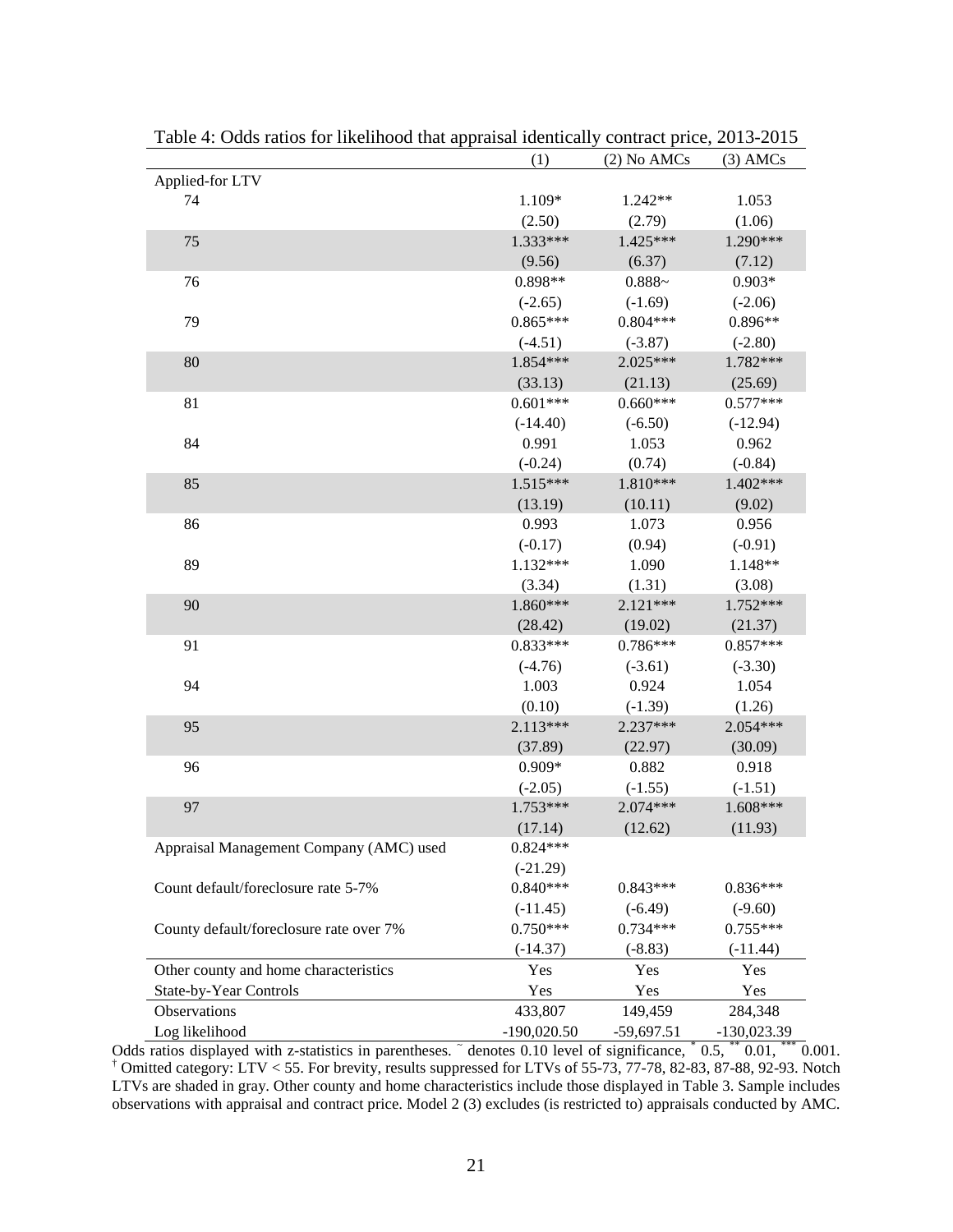|                         | (1)                         | (2)           | (3)                         | (4)        | (5)            | (6)           | (7)           |
|-------------------------|-----------------------------|---------------|-----------------------------|------------|----------------|---------------|---------------|
| Applied-for LTV         |                             |               |                             |            |                |               |               |
| 74                      | 1.109*                      | $1.104*$      | $1.103**$                   | 1.089*     | $1.140-$       | 0.941         | 1.101         |
|                         | (2.51)                      | (2.45)        | (2.58)                      | (2.48)     | (1.82)         | $(-0.60)$     | (0.56)        |
| 75                      | 1.334***                    | $1.334***$    | $1.323***$                  | $1.340***$ | $1.376***$     | $1.133-$      | 1.326*        |
|                         | (9.59)                      | (9.82)        | (10.04)                     | (11.84)    | (6.28)         | (1.66)        | (2.17)        |
| 76                      | 0.899**                     | $0.881**$     | $0.874***$                  | $0.871***$ | 0.949          | 0.879         | 0.963         |
|                         | $(-2.63)$                   | $(-3.21)$     | $(-3.64)$                   | $(-4.13)$  | $(-0.69)$      | $(-1.31)$     | $(-0.23)$     |
| 79                      | $0.865***$                  | $0.876***$    | $0.876***$                  | $0.893***$ | 0.967          | $0.791**$     | 0.902         |
|                         | $(-4.49)$                   | $(-4.23)$     | $(-4.45)$                   | $(-4.21)$  | $(-0.58)$      | $(-2.88)$     | $(-0.77)$     |
| 80                      | 1.856***                    | $1.804***$    | 1.804***                    | 1.795***   | 1.869***       | 1.699***      | $2.061***$    |
|                         | (33.18)                     | (32.75)       | (34.53)                     | (40.58)    | (18.85)        | (12.14)       | (8.68)        |
| 81                      | $0.601***$                  | $0.617***$    | $0.620***$                  | $0.613***$ | $0.722***$     | $0.635***$    | $0.618***$    |
|                         | $(-14.38)$                  | $(-14.11)$    | $(-14.79)$                  | $(-16.74)$ | $(-4.72)$      | $(-4.99)$     | $(-3.65)$     |
| 84                      | 0.992                       | 0.994         | 1.005                       | 1.010      | 1.053          | 0.861         | 1.148         |
|                         | $(-0.22)$                   | $(-0.16)$     | (0.14)                      | (0.30)     | (0.65)         | $(-1.63)$     | (1.01)        |
| 85                      | $1.516***$                  | $1.548***$    | $1.555***$                  | $1.548***$ | $1.581***$     | $1.367***$    | 1.814***      |
|                         | (13.21)                     | (14.23)       | (15.21)                     | (16.44)    | (7.15)         | (4.11)        | (5.04)        |
| 86                      | 0.994                       | 1.009         | 1.005                       | 1.002      | 1.052          | 0.866         | 1.218         |
|                         | $(-0.15)$                   | (0.21)        | (0.13)                      | (0.07)     | (0.59)         | $(-1.43)$     | (1.34)        |
| 89                      | $1.132***$                  | $1.135***$    | $1.142***$                  | 1.154***   | 1.290***       | 1.012         | 1.071         |
|                         | (3.35)                      | (3.50)        | (3.93)                      | (4.54)     | (3.41)         | (0.14)        | (0.52)        |
| 90                      | $1.862***$                  | $1.862***$    | $1.861***$                  | 1.878***   | 1.899***       | $1.684***$    | 1.993***      |
|                         | (28.46)                     | (29.47)       | (31.05)                     | (35.68)    | (15.46)        | (10.09)       | (7.69)        |
| 91                      | $0.834***$                  | $0.847***$    | $0.858***$                  | $0.876***$ | 0.954          | $0.758**$     | 0.892         |
|                         | $(-4.74)$                   | $(-4.50)$     | $(-4.40)$                   | $(-4.08)$  | $(-0.57)$      | $(-2.94)$     | $(-0.85)$     |
| 94                      | 1.004                       | 1.026         | 1.035                       | $1.053-$   | $1.153-$       | $0.866-$      | 1.201         |
|                         | (0.12)                      | (0.79)        | (1.13)                      | (1.83)     | (1.90)         | $(-1.81)$     | (1.52)        |
| 95                      | $2.114***$                  | $2.026***$    | $2.014***$                  | $2.031***$ | $2.226***$     | 2.059***      | $2.443***$    |
|                         | (37.92)                     | (37.79)       | (39.72)                     | (46.43)    | (19.90)        | (15.95)       | (10.74)       |
| 96                      | $0.910*$                    | $0.873**$     | $0.871***$                  | $0.888**$  | 0.923          | 1.110         | 1.172         |
|                         | $(-2.03)$                   | $(-3.03)$     | $(-3.31)$                   | $(-2.99)$  | $(-0.73)$      | (0.91)        | (1.00)        |
| 97                      | 1.753***                    | $1.740***$    | 1.781***                    | 1.779***   | 1.877***       | 1.528***      | 1.856***      |
|                         | (17.15)                     | (17.65)       | (19.59)                     | (20.78)    | (8.46)         | (5.47)        | (5.37)        |
| Controls                |                             |               |                             |            |                |               |               |
| County/home traits      | Yes                         | $\rm No$      | $\rm No$                    | $\rm No$   | Yes            | Yes           | Yes           |
| State-by-year controls  | Yes                         | No            | No                          | No         | Yes            | Yes           | Yes           |
| Observations in Sample  |                             |               |                             |            |                |               |               |
| State                   | $\mathop{\rm All}\nolimits$ | All           | $\mathop{\rm All}\nolimits$ | All        | CA, OR, WA     | AZ, FL, NV    | IN, MI, OH    |
| Loan types              | <b>FRM 30</b>               | <b>FRM 30</b> | <b>FRM 30</b>               | All        | <b>FRM 30</b>  | <b>FRM 30</b> | <b>FRM 30</b> |
| Null values on controls | $\rm No$                    | No            | Yes                         | Yes        | N <sub>o</sub> | $\rm No$      | $\rm No$      |
| Observations            | 433,807                     | 433,807       | 485,038                     | 552,858    | 111,769        | 52,586        | 35,920        |
| Log likelihood          | $-190,007$                  | $-198,454$    | $-224,441$                  | $-259,391$ | $-47,367$      | $-31,162$     | $-15,675$     |

Table 5: Odds ratios for likelihood that appraisal identically matches contract price, robustness (2013-2015)

Odds ratios displayed with z-statistics in parentheses.  $\tilde{ }$  denotes 0.10 level of significance,  $\tilde{ }$  0.5,  $\tilde{ }$  0.01,  $\tilde{ }$  0.001.  $\tilde{ }$  Omitted category: LTV < 55. For brevity, results suppressed for LTVs of 55-73, 77-78, 82-83, 87-88, 92-93. Notch LTVs are shaded in gray. Other county and home characteristics include a dummy for whether the county is rural, ln contract price, the ratio of the contract price to the county median sale price that quarter, and lagged house price captured as the change in the Zillow county-level home value index from 24 to 12 months before the appraisal. Sample includes observations with appraisal and contract price.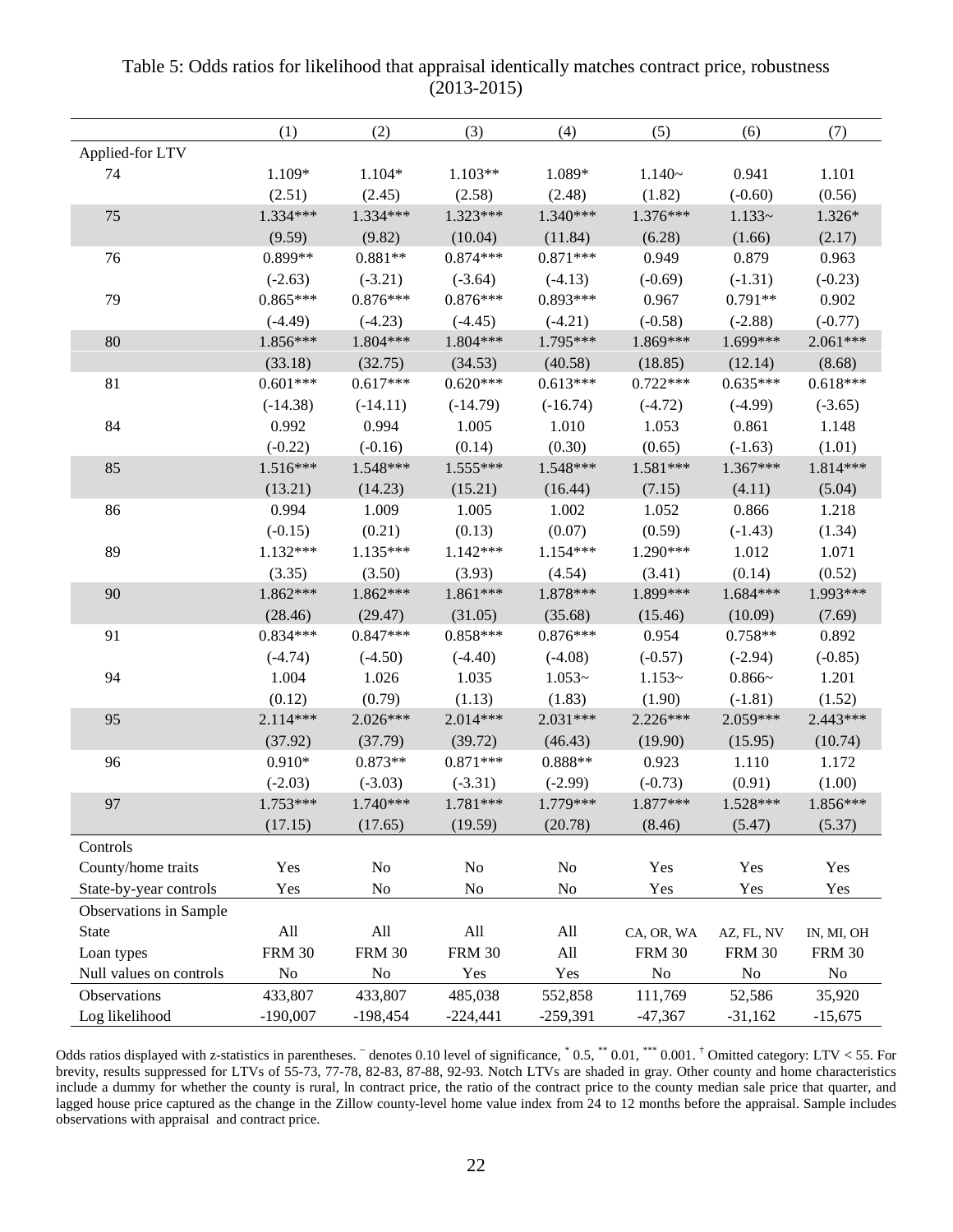|                                        | All Loans ( $n = 1,013,714$ ) |         |           | No Default ( $n = 954,707; 94\%)$ |         |           | Default ( $n = 59,007; 6\%)$ |         |           |
|----------------------------------------|-------------------------------|---------|-----------|-----------------------------------|---------|-----------|------------------------------|---------|-----------|
|                                        | Median                        | Mean    | <b>SD</b> | Median                            | Mean    | <b>SD</b> | Median                       | Mean    | <b>SD</b> |
| <b>FICO</b>                            | 737                           | 724     | 64        | 741                               | 728     | 61        | 659                          | 660     | 71        |
| Back-end DTI                           | 39                            | 40      | 12        | 39                                | 40      | 12        | 46                           | 45      | 11        |
| House price change $(\%)$ $\dagger$    | $-2.0$                        | $-0.7$  | 21.6      | $-1.1$                            | 0.3     | 21.3      | $-17.4$                      | $-17.4$ | 20.7      |
| House price trough $(\%)$ $\dagger$    | $-7.6$                        | $-11.5$ | 12.8      | $-7.2$                            | $-10.8$ | 12.2      | $-20.4$                      | $-22.6$ | 16.8      |
| Reserves (months of mortgage payments) |                               |         |           |                                   |         |           |                              |         |           |
| $<$ 3 months                           |                               | 19%     |           |                                   | 19%     |           |                              | 30%     |           |
| 3-11 months                            |                               | 30%     |           |                                   | 30%     |           |                              | 37%     |           |
| $12+$ months                           |                               | 51%     |           |                                   | 52%     |           |                              | 33%     |           |
| Co-borrower                            |                               | 48%     |           |                                   | 49%     |           |                              | 29%     |           |
| Condo                                  |                               | 9%      |           |                                   | 9%      |           |                              | 9%      |           |
| New Construction                       |                               | 1%      |           |                                   | 1%      |           |                              | 1%      |           |
| $A$ ppraisal < Price                   |                               | 2%      |           |                                   | 2%      |           |                              | 2%      |           |
| $Appraisal = Price$                    |                               | 45%     |           |                                   | 46%     |           |                              | 45%     |           |
| Appraisal > Price                      |                               | 52%     |           |                                   | 52%     |           |                              | 54%     |           |

Table 6: Appraisal Outcomes and Characteristics of 2003-2009 Vintage Loans

Note: Percentages at times do not sum to 100% due to rounding. For 12% of observations, county house price indices were not available for the study period. For these, we assigned the state-level house price index.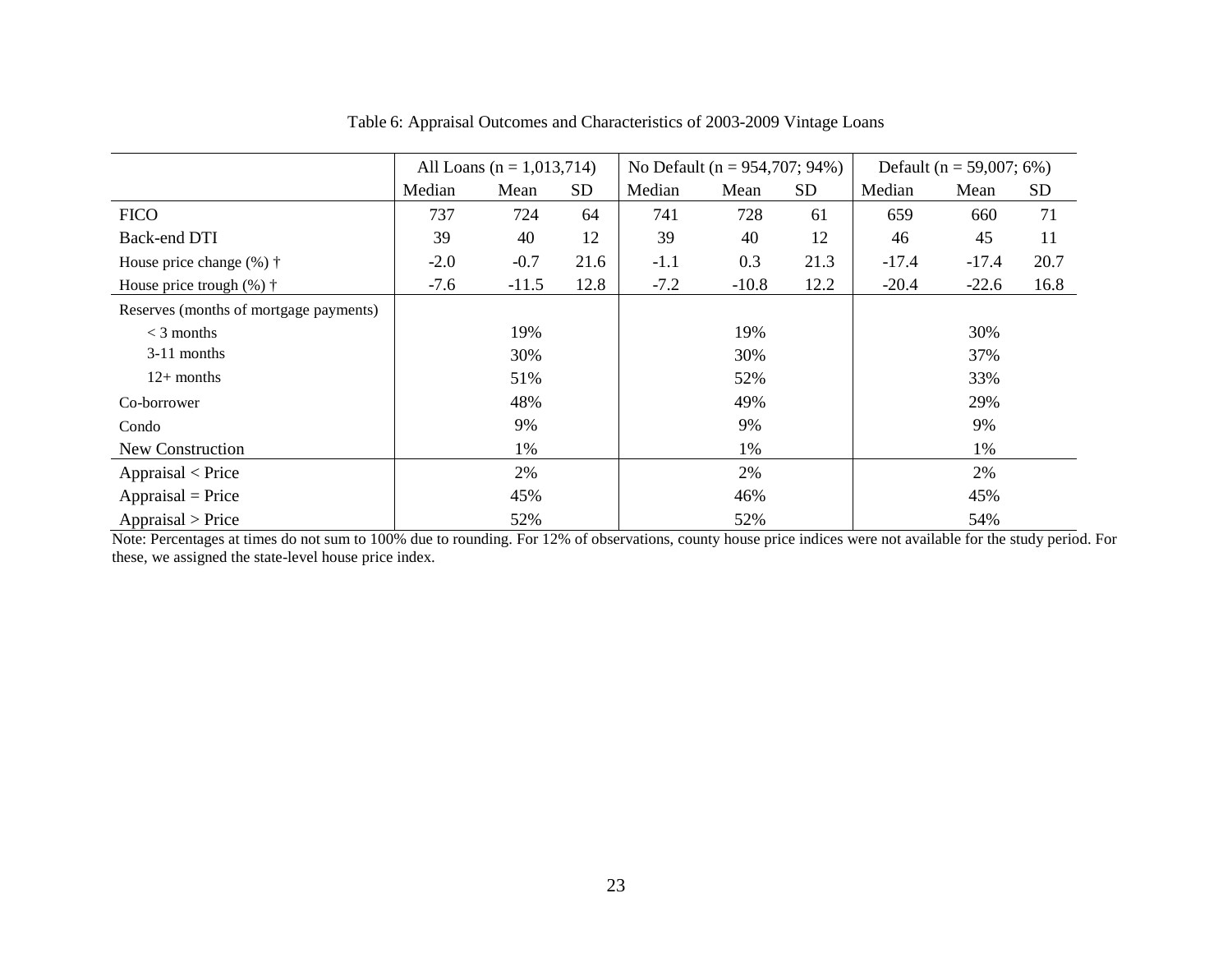|                                     | $(1)$ All    | (2) Negative | $(3)$ Equal  | (4) Positive  |
|-------------------------------------|--------------|--------------|--------------|---------------|
| Dummies for LTVs at or Near a Notch |              |              |              |               |
| 78.5-79.5                           | 0.0017       | $-0.0015$    | 0.003        | $-0.0006$     |
|                                     | (0.89)       | $(-0.18)$    | (1.10)       | $(-0.21)$     |
| 80.0                                | 0.0001       | 0.0031       | $-0.0002$    | $-0.0011$     |
|                                     | (0.12)       | (0.61)       | $(-0.14)$    | $(-0.81)$     |
| 80.5-81.5                           | $0.0201 -$   | 0.0309       | 0.0167       | 0.0179        |
|                                     | (1.96)       | (1.49)       | (0.99)       | (1.16)        |
| 83.5-84.5                           | $-0.0039$    | 0.0028       | $-0.0121*$   | 0.0024        |
|                                     | $(-1.02)$    | (0.15)       | $(-2.13)$    | (0.44)        |
| 85.0                                | $0.0065**$   | 0.0049       | $0.0051 -$   | $0.0070*$     |
|                                     | (3.02)       | (0.33)       | (1.65)       | (2.24)        |
| 85.5-86.5                           | $-0.0077*$   | $-0.0101$    | $-0.0135*$   | $-0.0029$     |
|                                     | $(-2.14)$    | $(-0.49)$    | $(-2.55)$    | $(-0.58)$     |
| 88.5-89.5                           | 0.0004       | $-0.0306-$   | $0.0068 -$   | $-0.0041$     |
|                                     | (0.14)       | $(-1.87)$    | (1.65)       | $(-1.06)$     |
| 90.0                                | $0.0112***$  | $-0.0035$    | $0.0152***$  | $0.0074***$   |
|                                     | (7.70)       | $(-0.37)$    | (6.67)       | (3.82)        |
| 90.5-91.5                           | $-0.004$     | $0.0301 -$   | 0.0003       | $-0.0083-$    |
|                                     | $(-1.17)$    | (1.84)       | (0.05)       | $(-1.89)$     |
| 93.5-94.5                           | $-0.0099***$ | $-0.0085$    | $-0.0094*$   | $-0.0109**$   |
|                                     | $(-3.89)$    | $(-0.64)$    | $(-2.28)$    | $(-3.26)$     |
| 95.0                                | $0.0129***$  | $-0.0078$    | $0.0193***$  | $0.0079***$   |
|                                     | (14.85)      | $(-1.21)$    | (13.88)      | (6.95)        |
| 95.5-96.5                           | $0.0187***$  | $-0.0045$    | 0.0088       | $0.0256***$   |
|                                     | (3.93)       | $(-0.19)$    | (1.15)       | (4.07)        |
| House price change†                 | $-0.0002***$ | $-0.0004***$ | $-0.0002***$ | $-0.0002$ *** |
|                                     | $(-9.13)$    | $(-4.34)$    | $(-5.83)$    | $(-7.30)$     |
| House price trough†                 | $-0.0032***$ | $-0.0018***$ | $-0.0033***$ | $-0.0031***$  |
|                                     | $(-108.89)$  | $(-11.22)$   | $(-75.92)$   | $(-75.99)$    |
| Constant                            | $0.5472***$  | 0.3684***    | 0.5696***    | 0.5378***     |
|                                     | (90.09)      | (13.11)      | (66.22)      | (59.86)       |
| Vintage and lender dummies          | Included     | Included     | Included     | Included      |
| Borrower, loan, and house traits    | Included     | Included     | Included     | Included      |
| Observations                        | 1,013,714    | 23,101       | 460,908      | 529,705       |
| $R^2$                               | 0.137        | 0.097        | 0.144        | 0.133         |

Table 7: Linear Probability Models for Default Risk at and Near LTV Notches, 2003-2009 Vintage Loans

Coefficients displayed with t-statistics in parentheses.  $\tilde{ }$  denotes 0.10 level of significance,  $\tilde{ }$  0.5,  $\tilde{ }$   $\tilde{ }$  0.01,  $\tilde{ }$   $\tilde{ }$  0.001. Borrower, loan, and house traits include: the minimum FICO score of borrower/co-borrower (captured at origination), the back-end debt-to-income ratio of the borrowers, a dummy for the presence of co-borrower(s) on the loan, the number of months of saving "reserves" the borrowers have which might be used for mortgage payments, a linear spline of LTV (with notches at 70%, 80%, and 90%), a dummy for condos, and a dummy for new construction. †House price change and house price trough are measured at the county level (or state, if county-level data unavailable). The fields track house price changes from origination to 5 years post origination.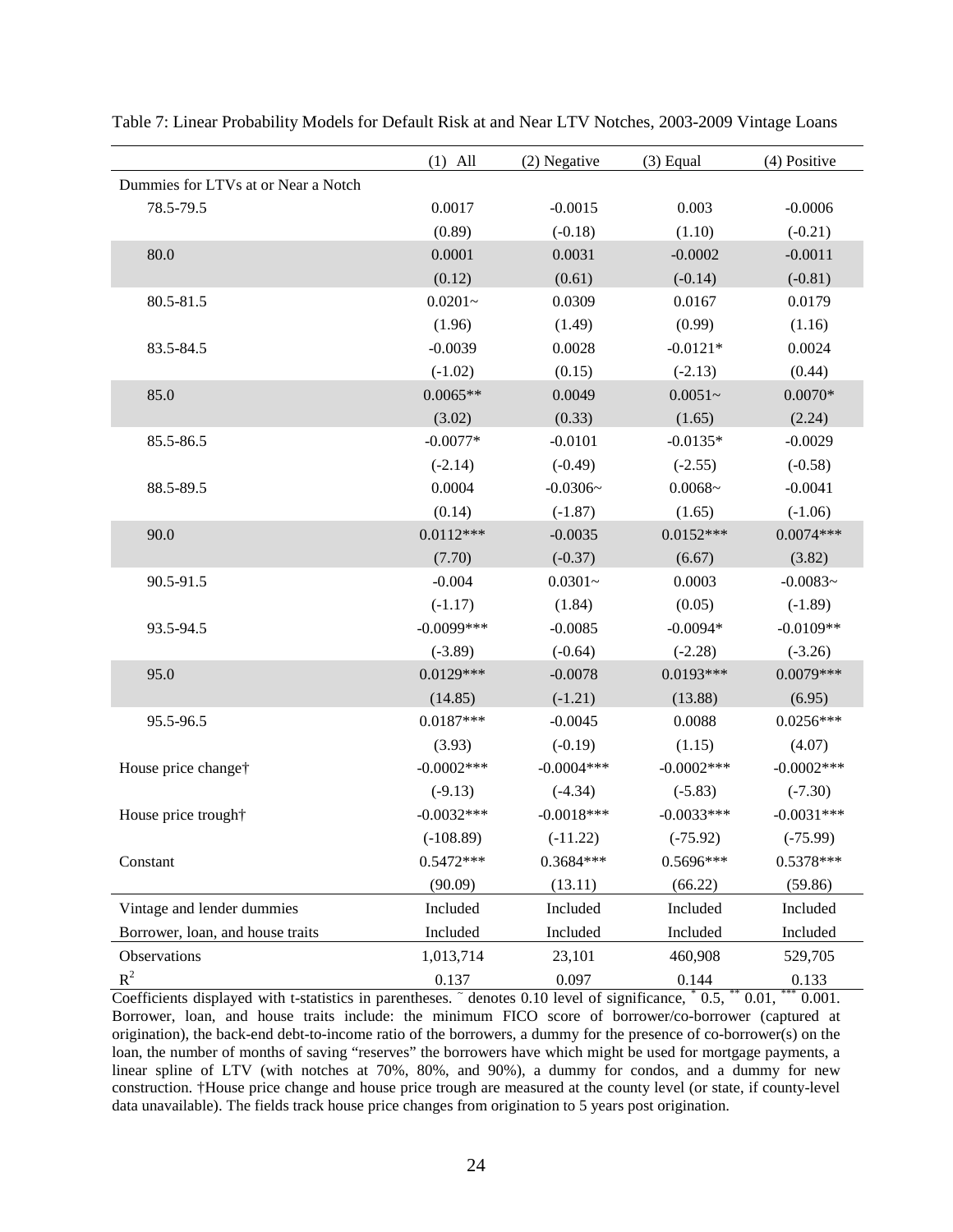|                                 |               | Appraisal > Price |               |               | Appraisal $\leq$ Price |               |              | Appraisal $\leq$ Price and LTV $<$ 75% |              |
|---------------------------------|---------------|-------------------|---------------|---------------|------------------------|---------------|--------------|----------------------------------------|--------------|
|                                 | (1)           | (2)               | (3)           | (4)           | (5)                    | (6)           | (7)          | (8)                                    | (9)          |
| FICO at purchase                | $-0.0008$ *** | $-0.0008***$      | $-0.0008***$  | $-0.0008$ *** | $-0.0008$ ***          | $-0.0008***$  | $-0.0005***$ | $-0.0005***$                           | $-0.0005***$ |
|                                 | $(-158.21)$   | $(-158.56)$       | $(-158.83)$   | $(-157.41)$   | $(-157.43)$            | $(-156.51)$   | $(-61.83)$   | $(-61.83)$                             | $(-61.73)$   |
| <b>DTI</b>                      | $0.0008***$   | $0.0008***$       | $0.0008***$   | $0.0005***$   | $0.0005***$            | $0.0005***$   | $0.0001***$  | $0.0001***$                            | $0.0001***$  |
|                                 | (30.40)       | (30.19)           | (30.18)       | (19.08)       | (19.11)                | (18.71)       | (3.95)       | (3.96)                                 | (3.87)       |
| 3-11 months of reserves         | $-0.0089***$  | $-0.0090***$      | $-0.0089***$  | $-0.0105***$  | $-0.0105***$           | $-0.0104***$  | $-0.0091***$ | $-0.0091***$                           | $-0.0091***$ |
|                                 | $(-10.192)$   | $(-10.28)$        | $(-10.21)$    | $(-11.48)$    | $(-11.48)$             | $(-11.45)$    | $(-5.59)$    | $(-5.59)$                              | $(-5.59)$    |
| 12+ months of reserves          | $-0.0141***$  | $-0.0141***$      | $-0.0141***$  | $-0.0160***$  | $-0.0159***$           | $-0.0158***$  | $-0.0141***$ | $-0.0140***$                           | $-0.0141***$ |
|                                 | $(-16.83)$    | $(-16.86)$        | $(-16.80)$    | $(-18.51)$    | $(-18.46)$             | $(-18.27)$    | $(-9.99)$    | $(-9.98)$                              | $(-9.99)$    |
| Co-borrower                     | $-0.0338***$  | $-0.0342***$      | $-0.0346***$  | $-0.0370***$  | $-0.0370***$           | $-0.0375***$  | $-0.0171***$ | $-0.0171***$                           | $-0.0173***$ |
|                                 | $(-54.77)$    | $(-55.30)$        | $(-55.93)$    | $(-58.90)$    | $(-58.89)$             | $(-59.75)$    | $(-19.09)$   | $(-19.09)$                             | $(-19.30)$   |
| Condo                           | $-0.0078***$  | $-0.0080***$      | $-0.0070***$  | $-0.0126***$  | $-0.0125***$           | $-0.0115***$  | $-0.0049***$ | $-0.0049***$                           | $-0.0046**$  |
|                                 | $(-6.80)$     | $(-6.99)$         | $(-6.15)$     | $(-12.49)$    | $(-12.42)$             | $(-11.49)$    | $(-3.37)$    | $(-3.35)$                              | $(-3.15)$    |
| New construction                | $0.0143***$   | $0.0141***$       | $\mathbf{0}$  | $0.0077**$    | $0.0077**$             | $-0.0012$     | $-0.0007$    | $-0.0006$                              | $-0.0032$    |
|                                 | (5.13)        | (5.06)            | $(-0.02)$     | (2.82)        | (2.84)                 | $(-0.43)$     | $(-0.19)$    | $(-0.19)$                              | $(-0.92)$    |
| House price change <sup>†</sup> | $-0.0002$ *** | $-0.0002$ ***     | $-0.0002$ *** | $-0.0002$ *** | $-0.0002$ ***          | $-0.0002$ *** | < 0.0001     | < 0.0001                               | < 0.0001     |
|                                 | $(-7.23)$     | $(-7.09)$         | $(-7.24)$     | $(-6.39)$     | $(-6.33)$              | $(-6.85)$     | $(-0.76)$    | $(-0.74)$                              | $(-0.87)$    |
| House price trough†             | $-0.0032***$  | $-0.0032***$      | $-0.0032***$  | $-0.0032***$  | $-0.0032***$           | $-0.0032***$  | $-0.0012***$ | $-0.0012***$                           | $-0.0012***$ |
|                                 | $(-76.23)$    | $(-76.76)$        | $(-77.32)$    | $(-77.13)$    | $(-77.18)$             | $(-77.51)$    | $(-19.87)$   | $(-19.89)$                             | $(-19.85)$   |
| LTV Linear Spline               |               |                   |               |               |                        |               |              |                                        |              |
| $<70\%$ LTV                     | $0.0005***$   | $0.0005***$       | $0.0005***$   | $0.0006***$   | $0.0006***$            | $0.0007***$   | $0.0008***$  | $0.0008***$                            | $0.0008***$  |
|                                 | (3.81)        | (3.85)            | (3.96)        | (5.79)        | (5.78)                 | (6.04)        | (9.87)       | (9.86)                                 | (9.99)       |
| 70-80% LTV                      | 0.0002        | 0.0002            | 0.0002        | 0.0002        | 0.0002                 | 0.0003        | $-0.0004$    | $-0.0004$                              | $-0.0005$    |
|                                 | (0.87)        | (0.92)            | (1.04)        | (1.05)        | (0.99)                 | (1.29)        | $(-0.93)$    | $(-0.92)$                              | $(-0.99)$    |
| 80-90% LTV                      | $0.0017***$   | $0.0017***$       | $0.0017***$   | $0.0016***$   | $0.0016***$            | $0.0015***$   |              |                                        |              |
|                                 | (9.45)        | (9.29)            | (9.22)        | (9.17)        | (9.22)                 | (8.86)        |              |                                        |              |
| $> 90\%$ LTV                    | $0.0015***$   | $0.0016***$       | $0.0016***$   | $0.0017***$   | $0.0017***$            | $0.0016***$   |              |                                        |              |
|                                 | (5.76)        | (5.89)            | (5.95)        | (6.10)        | (6.11)                 | (5.67)        |              |                                        |              |
| ln(appraisal/sale price)        |               | $-0.0367***$      |               |               | 0.008                  |               |              | 0.0055                                 |              |
|                                 |               | $(-11.02)$        |               |               | (0.33)                 |               |              | (0.19)                                 |              |
| $Appraisal = sale price$        |               |                   |               |               | $0.0036*$              |               |              | 0.0012                                 |              |
|                                 |               |                   |               |               | (2.07)                 |               |              | (0.57)                                 |              |
| ln(AVM/sale price)              |               |                   | $-0.0270$ *** |               |                        | $-0.0473***$  |              |                                        | $-0.0117***$ |
|                                 |               |                   | $(-23.23)$    |               |                        | $(-36.07)$    |              |                                        | $(-6.04)$    |
| Constant                        | $0.5366***$   | $0.5396***$       | $0.5356***$   | $0.5592***$   | $0.5559***$            | $0.5494***$   | $0.3209***$  | 0.3199***                              | $0.3188***$  |
|                                 | (60.31)       | (60.62)           | (60.22)       | (68.63)       | (66.87)                | (67.48)       | (40.05)      | (38.79)                                | (39.77)      |
| Vintage & lender dummies        | Included      | Included          | Included      | Included      | Included               | Included      | Included     | Included                               | Included     |
| Observations                    | 529,705       | 529,705           | 529,705       | 484,009       | 484,009                | 484,009       | 100,833      | 100,833                                | 100,833      |
| $\mathbb{R}^2$                  | 0.1332        | 0.1334            | 0.1341        | 0.1413        | 0.1413                 | 0.1436        | 0.0686       | 0.0686                                 | 0.0689       |

Table 8: Improvements in Default Model Fit Taking into Account Appraisals and AVMs, 2003-2009 Vintages

Linear probability model coefficients displayed with t-statistics in parentheses.  $\tilde{ }$  denotes 0.10 level of significance,  $\tilde{ }$  0.5,  $\tilde{ }$  0.01,  $\tilde{ }$   $\tilde{ }$  0.001.